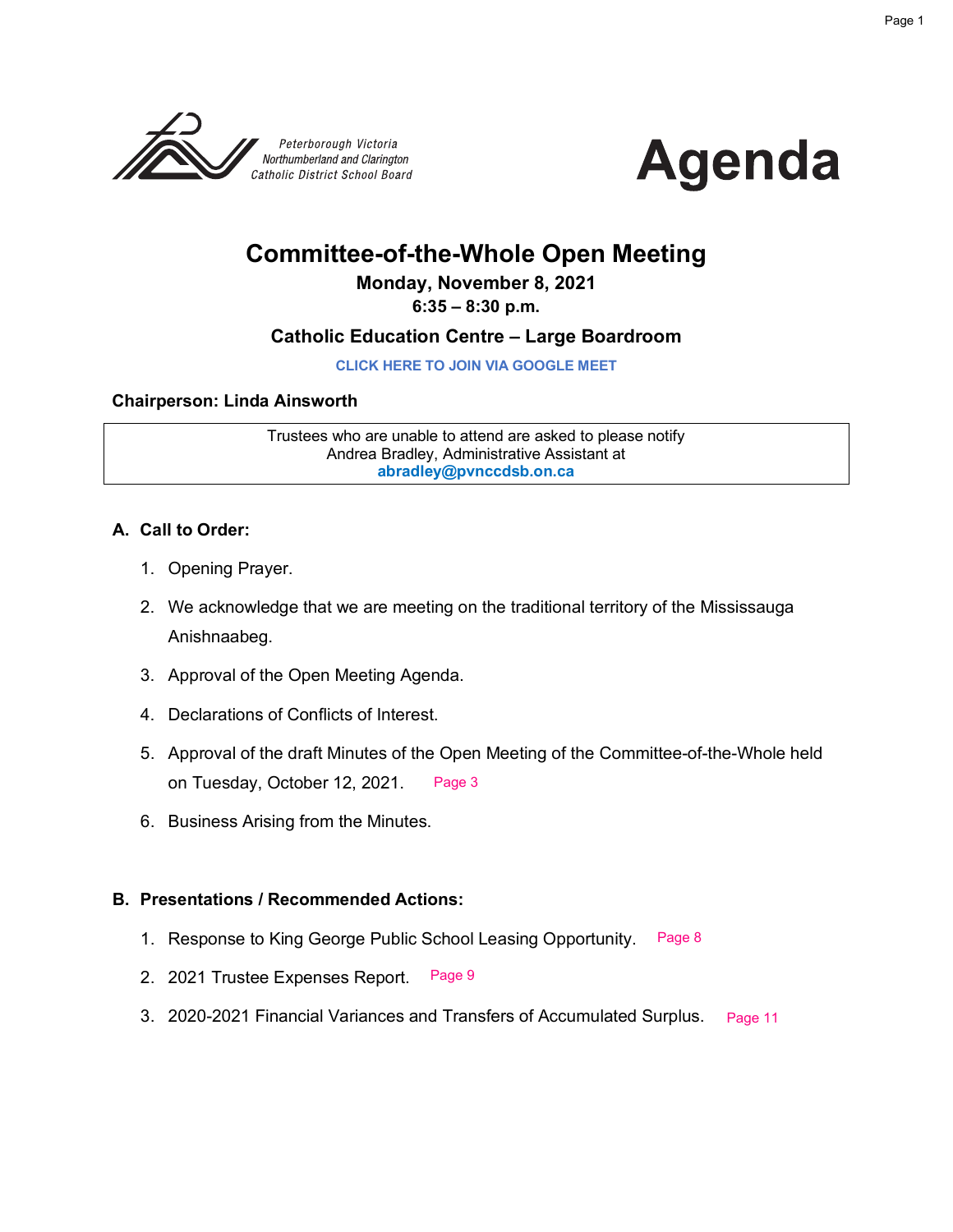#### **C. Information Items:**

1. 2022-2023 Education Funding Guide. [Page 21](#page-20-0)

#### **D. Old Business:**

#### **E. New Business:**

#### **F. Next Meeting:**

1. Monday, December 6, 2021. 6:30 p.m.

#### **G. Conclusion:**

- 1. Closing Prayer.
- 2. Adjournment.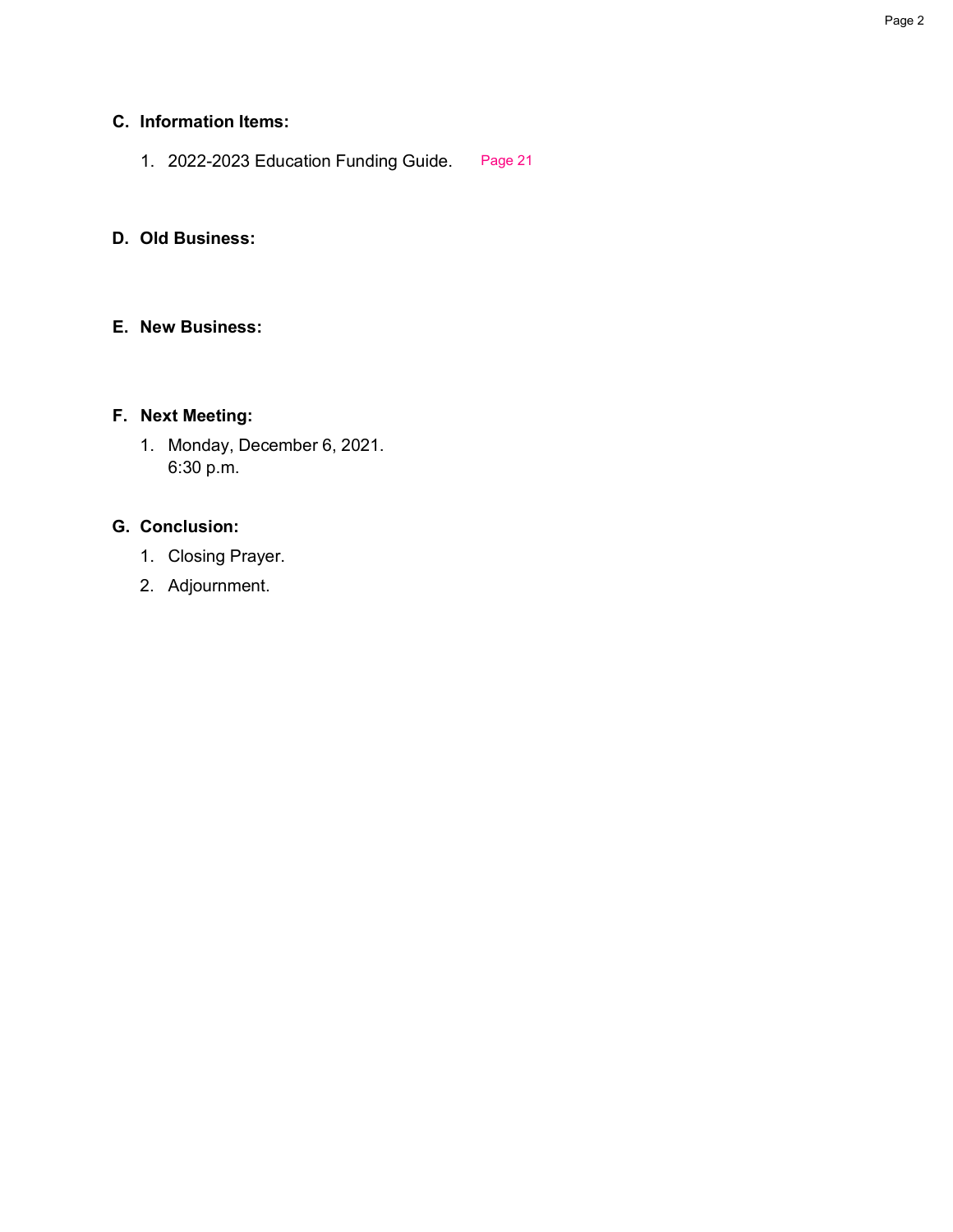<span id="page-2-0"></span>

A.4





**The Minutes of the Open Meeting of the Committee-of-the-Whole held on Tuesday, October 12, 2021 at 6:45 p.m.**

| <b>Present</b>  |                                                                                |  |  |  |  |  |  |  |  |  |
|-----------------|--------------------------------------------------------------------------------|--|--|--|--|--|--|--|--|--|
| Trustees:       | Linda Ainsworth (Committee Chairperson) (via video conference), David Bernier, |  |  |  |  |  |  |  |  |  |
|                 | Braden Leal, Kevin MacKenzie (via video conference),                           |  |  |  |  |  |  |  |  |  |
|                 | Siobhan Marie (Junior Student Trustee), Helen McCarthy (via video conference), |  |  |  |  |  |  |  |  |  |
|                 | Eli McColl (Senior Student Trustee) (via video conference),                    |  |  |  |  |  |  |  |  |  |
|                 | Emmanuel Pinto (via video conference).                                         |  |  |  |  |  |  |  |  |  |
| Administration: | Jeannie Armstrong, Joan Carragher, Jonathan Di Janni,                          |  |  |  |  |  |  |  |  |  |
|                 | Isabel Grace, Stephen O'Sullivan, Sheila Piggott.                              |  |  |  |  |  |  |  |  |  |
| Guests:         |                                                                                |  |  |  |  |  |  |  |  |  |
| Regrets:        | Laurie Corrigan.                                                               |  |  |  |  |  |  |  |  |  |
| Recorder:       | Andrea Bradley.                                                                |  |  |  |  |  |  |  |  |  |

*David Bernier, Board Chairperson, chaired this Committee-of-the-Whole Meeting.*

#### **A. Call to Order:**

- 1. David Bernier asked Isabel Grace to lead the Opening Prayer.
- 2. David Bernier, acknowledged that the Committee-of-the-Whole Meeting was taking place on the traditional territory of the Mississauga Anishnaabeg.

#### 3. Approval of Open Meeting Agenda.

**Motion:** Moved by Braden Leal, seconded by Linda Ainsworth, that the Open Meeting Agenda be accepted with the addition of E.1. Trustee Vacancy Update.

Carried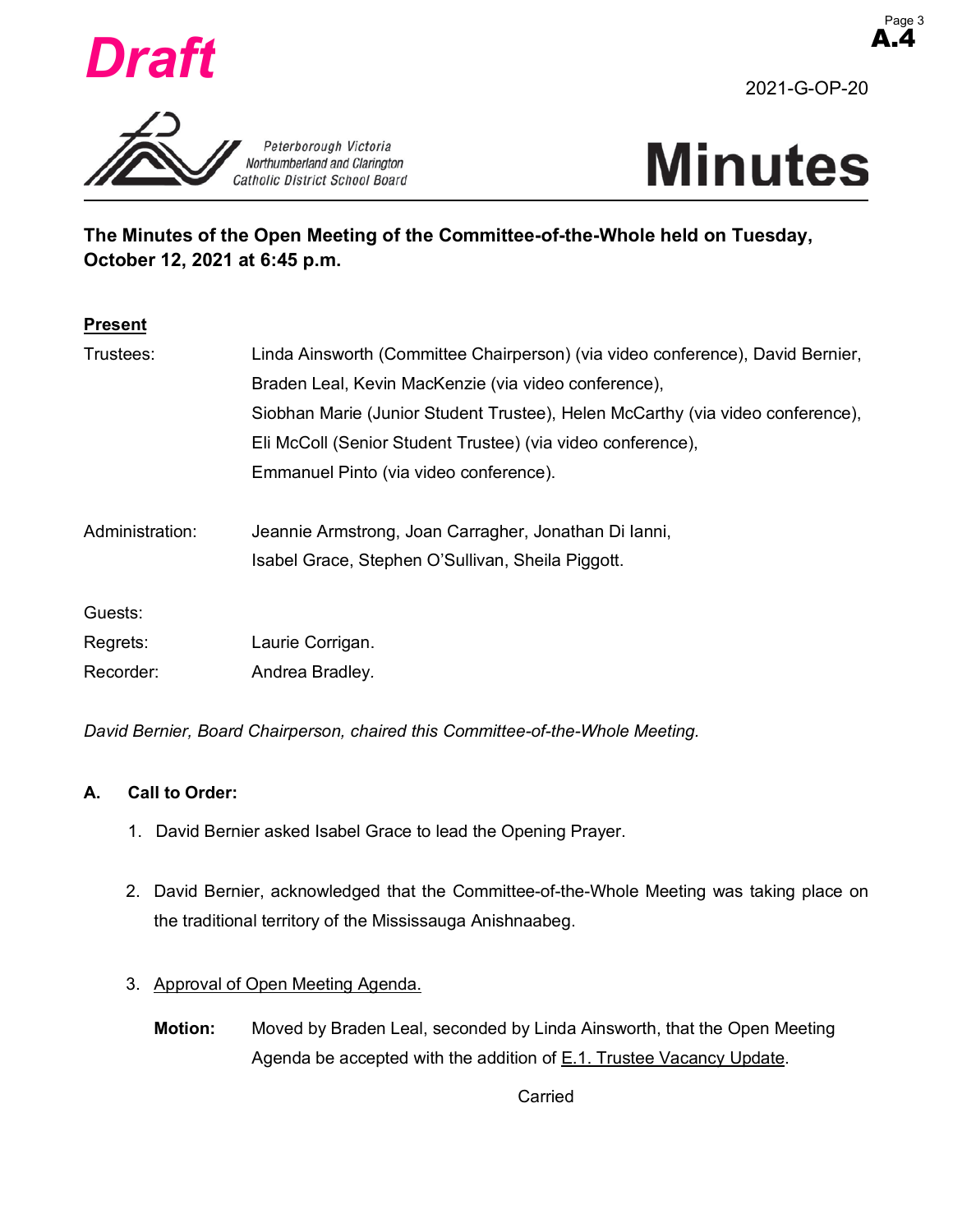

4. Declarations of Conflicts of Interest.

There were no conflicts of interest.

- 5. Approval of the Minutes of the Committee-of-the-Whole Open Meeting held on Monday, September 13, 2021.
	- **Motion:** Moved by Braden Leal, seconded by Kevin MacKenzie, that the Minutes of the Committee-of-the-Whole – Open Meeting, held on Monday, September 13, 2021, be approved.

Carried.

#### 6. Business Arising from the Minutes.

There was no business arising from the minutes.

#### **B. Recommended Actions / Presentations:**

1. 2021-2022 Trustee Honoraria.

Isabel Grace, Superintendent of Business and Finance, reviewed the 2021-2022 Trustee Honoraria Report with the Committee-of-the-Whole highlighting changes from the 2020-2021 summary.

**Motion:** Moved by Linda Ainsworth, seconded by Helen McCarthy, that the Committee-ofthe-Whole recommends that the Board approve Honoraria for Board members as outlined in the following report for the period December 1, 2021 to November 30, 2022.

Carried.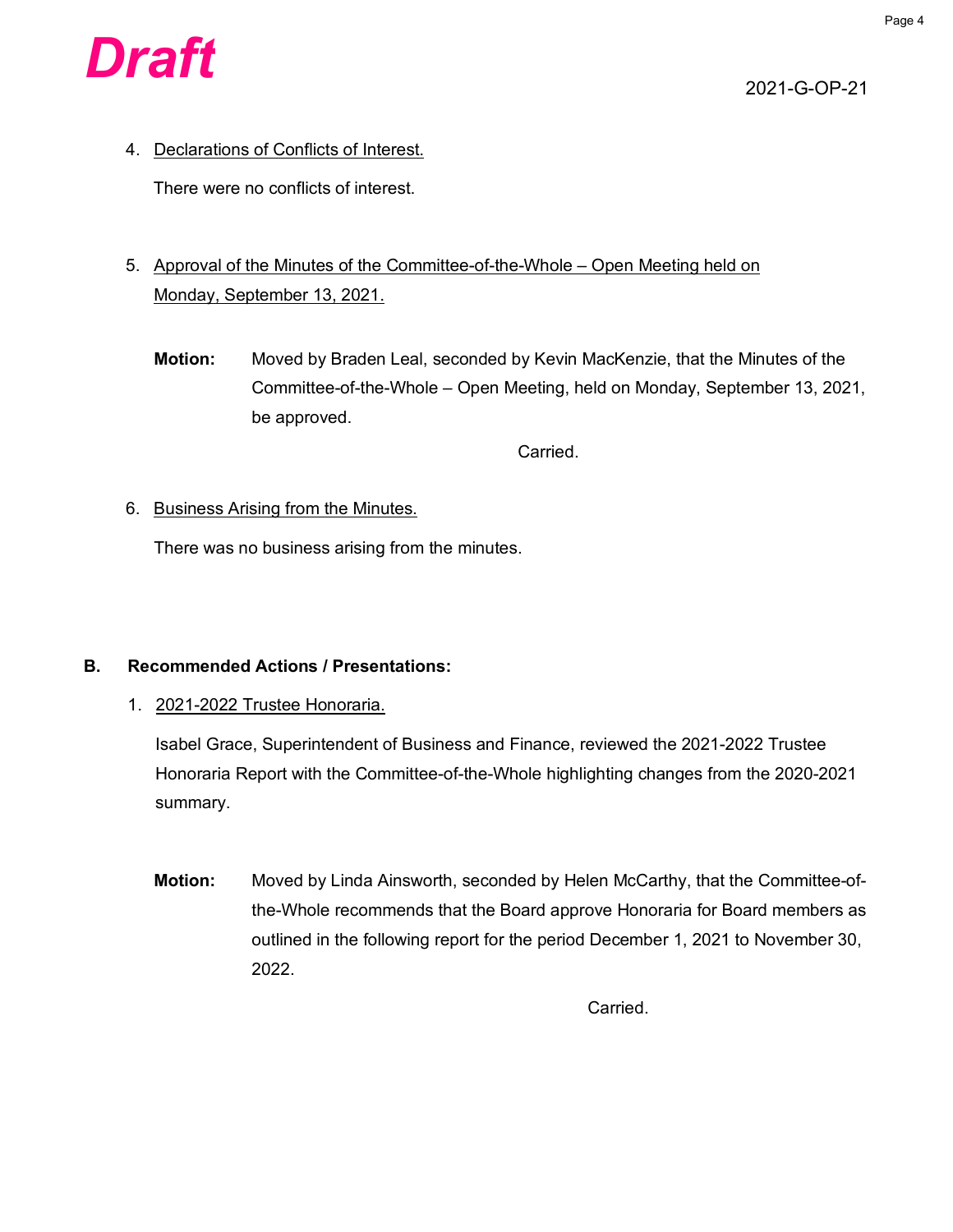

#### 2. Attendance Area Review – Clarington.

Isabel Grace, Superintendent of Business and Finance, presented a detailed PowerPoint slideshow to update the Committee-of-the-Whole on the Attendance Area Review in Clarington and answered questions from Trustees. Enrolment in Clarington, specifically in Bowmanville, is outstripping capacity of our sites. This trend is expected to continue. The longterm accommodation plan had identified the intent to pursue a new elementary school in Clarington before 2024.

#### 3. Durham Catholic District School Board Letter to Minister Lecce re: Vaccination.

Isabel Grace, Superintendent of Business and Finance, shared a letter that was sent to Stephen Lecce, Minister of Education, from the Durham Catholic District School Board regarding vaccinations. PVNCCDSB Trustees would like a similar letter sent to the Minister of Education. A draft letter will be composed and sent to Trustees for input. David Bernier, Board Chairperson, will request that the letter be added to the next Board Meeting Agenda to be brought forward with a Motion.

#### **C. Information Items:**

#### 1. Education Development Charges Bylaw Process for Peterborough City and County.

Isabel Grace, Superintendent of Business and Finance, presented the Education Development Charges Bylaw Process for Peterborough City and County Report to the Committee-of-the-Whole. PVNCCDSB has been exploring the possibility of enacting Education Development Charges (EDCs) in the County and City of Peterborough. The Board currently has EDCs that cover the Municipality of Clarington. Isabel explained the public process and answered questions from Trustees.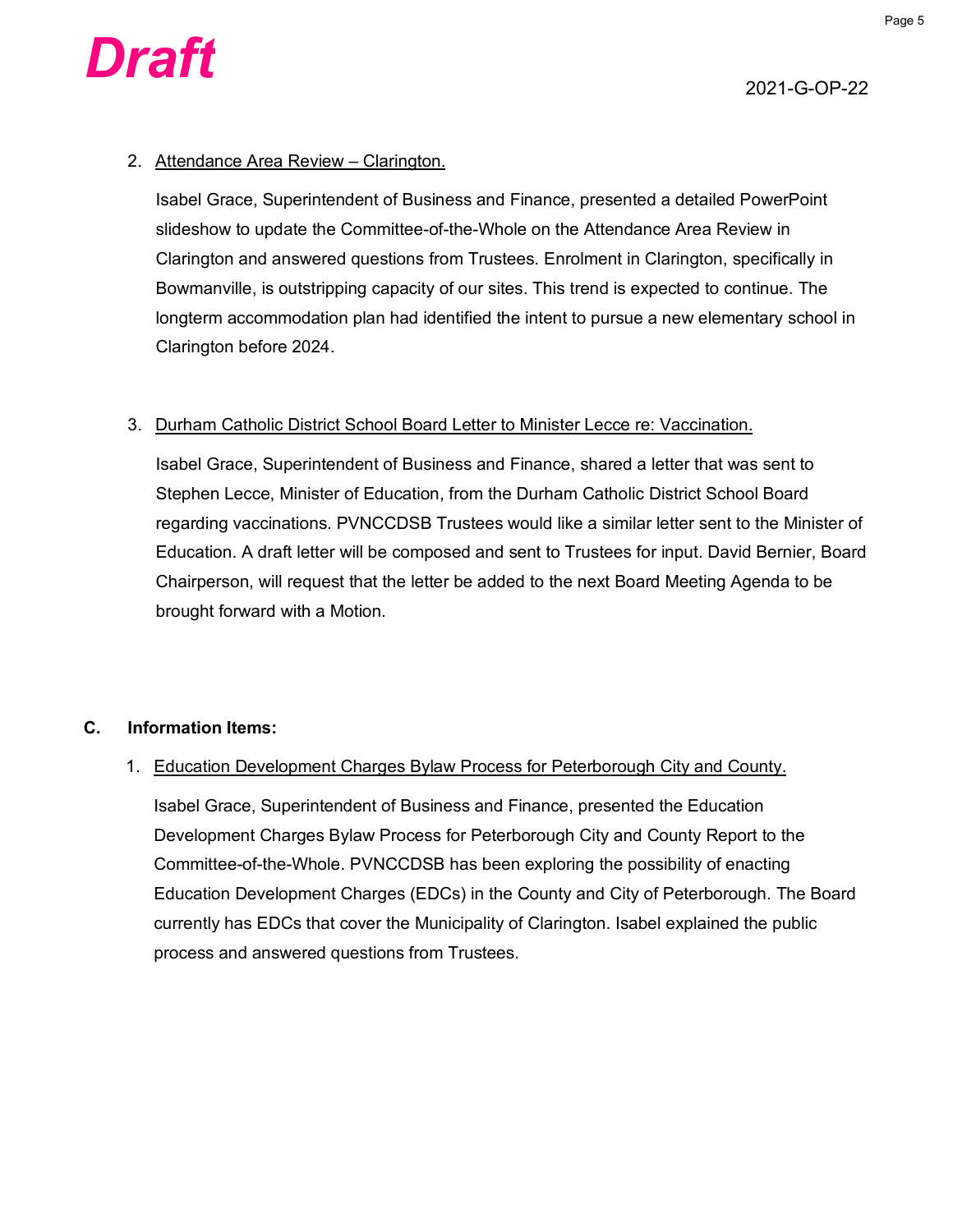

#### 2. 2021-2022 Staffing / Class-Size Update.

Stephen O'Sullivan, Superintendent of Learning / Leadership and Human Resource Services, presented the 2021-2022 Staffing Report to the Committee-of-the-Whole and answered questions from Trustees. Stephen reviewed the elementary and secondary staffing requirements as well as staffing needs. Stephen noted that there were 67 retirements during the 2020-2021 school year.

#### **D. Old Business:**

There was no old business.

#### **E. New Business:**

#### Trustee Vacancy Update.

The Board is seeking a Catholic Trustee to represent separate school ratepayers for the City of Kawartha Lakes. The appointed Trustee will serve with the Board until October 24, 2022, when the next Municipal Election determines a successful candidate for the November 15, 2022 – November 14, 2026 term of office. Applications must be in by November 8, 2021. Candidates who are being considered for the position will be required to make a brief presentation to Trustees at a special in-camera Board meeting on Monday, November 15, 2021, indicating their interest in serving as a Trustee for the Board and their dedication to Catholic education.

#### **F. Next Meeting:**

Monday, November 8, 2021 6:30 p.m**.**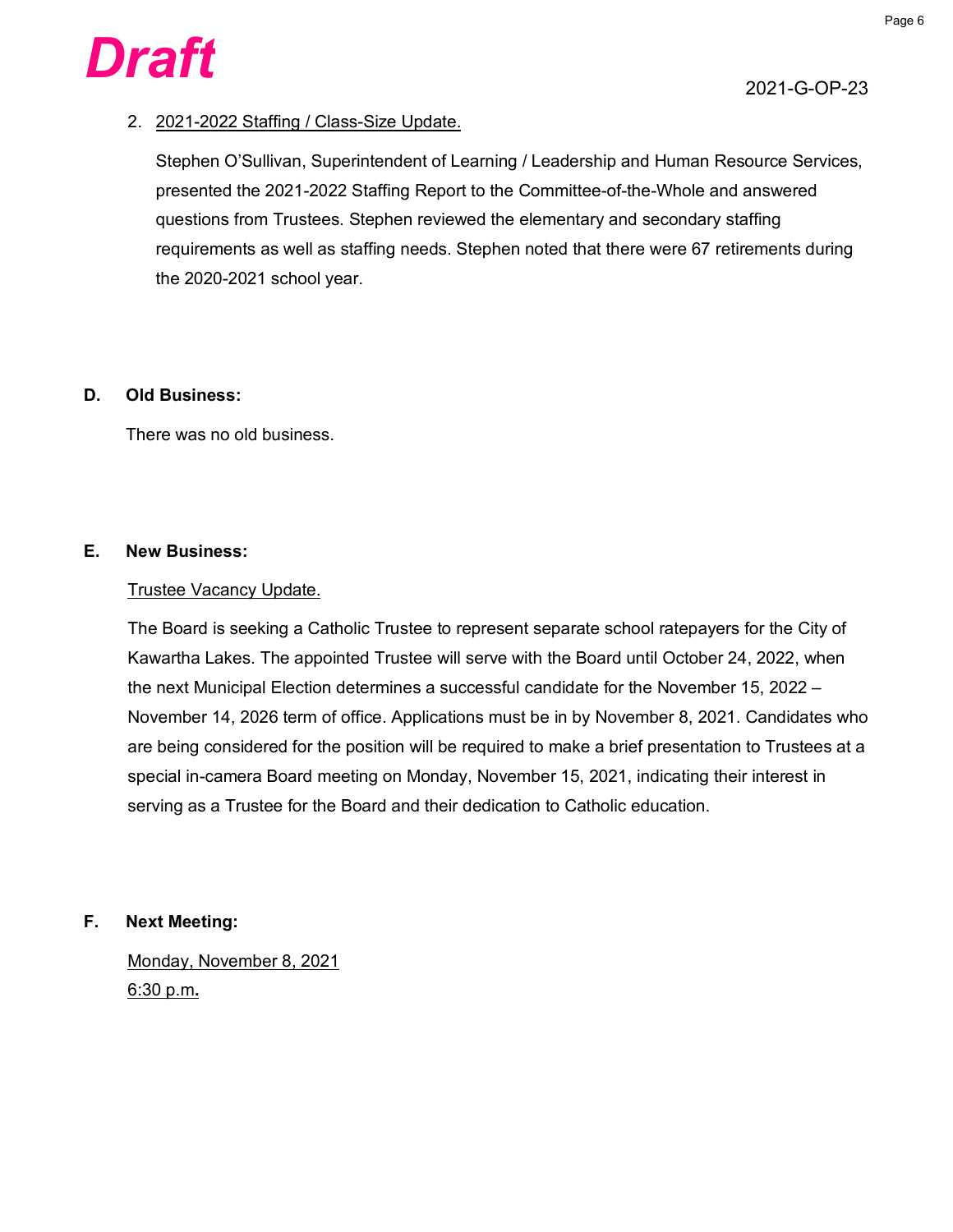

#### **G. Conclusion:**

#### 1. Closing Prayer:

David Bernier asked Isabel Grace to lead the Closing Prayer.

#### 2. Adjournment:

**Motion:** Moved by Braden Leal, seconded by Emmanuel Pinto, that the Committee-ofthe-Whole meeting adjourn at 8:16 p.m.

Carried

Linda Ainsworth **Islands** Crace Contact Contact Crace Isabel Grace /ab and Finance

Committee Chairperson **Superintendent of Business** Superintendent of Business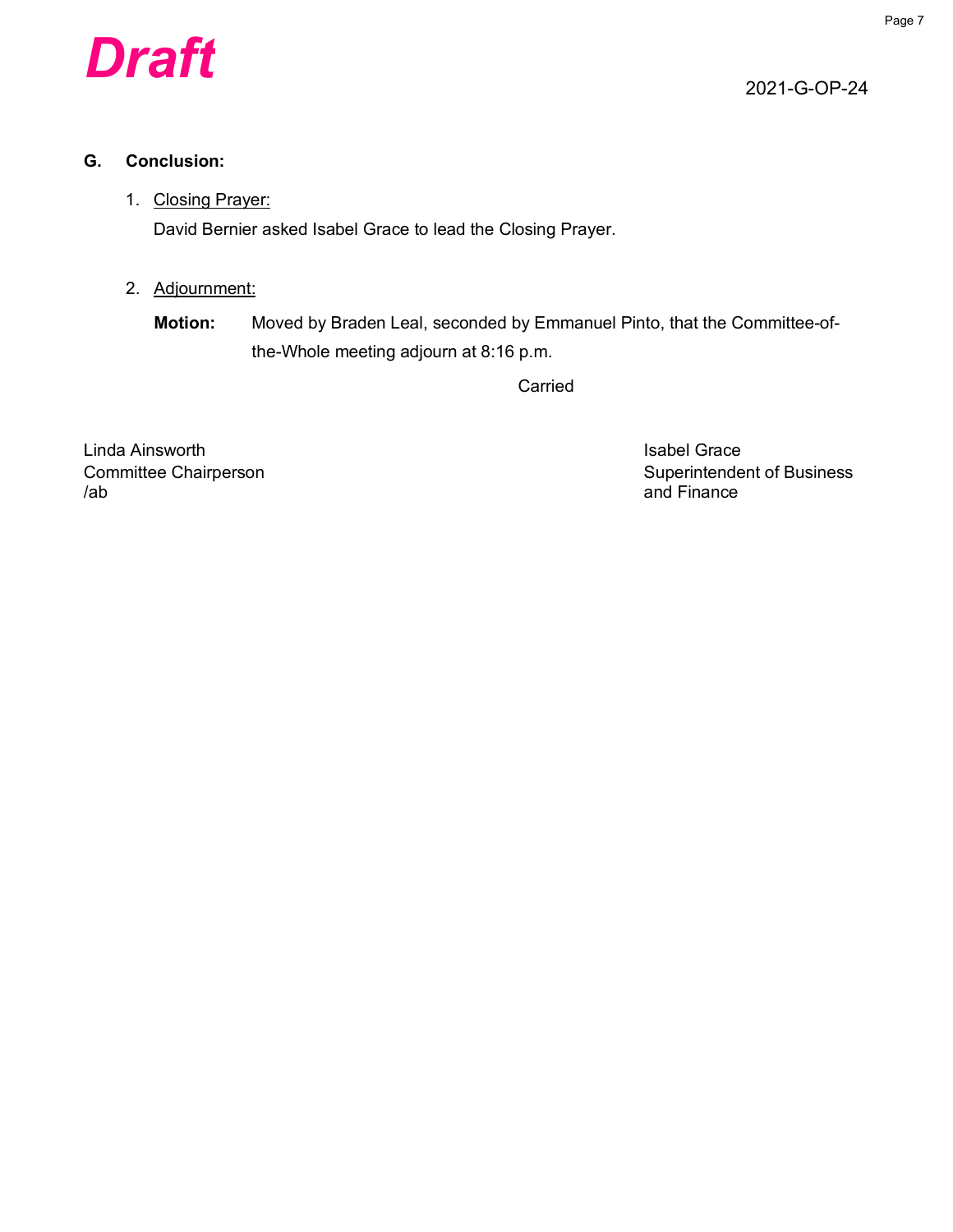<span id="page-7-0"></span>

KAWARTHA PINE RIDGE DISTRICT SCHOOL BOARD

Trustees:

Diane Lloyd (Chairperson)

Angela Lloyd (Vice-chairperson)

Cathy Abraham Sarah Bobka Terry Brown Cyndi Dickson Kailee Dupuis Rose Kitney Jaine Klassen Jeninga Emilio Ojeda Steve Russell

Maryam Abdella Eleftheria Voliotis (Student Trustees)

Rita Russo Director of Education

#### **EDUCATION CENTRE**

1994 Fisher Drive Peterborough, Ontario К9] 6Х6

 $(705) 742 - 9773$  $1(877) 741 - 4577$ Fax: (705) 742-7801

Website: mnow.kprschools.ca

September 29, 2021

**Isabel Grace Superintendent of Business** Peterborough, Victoria, Northumberland And Clarington, Catholic District School Board 1355 Lansdowne St. W, Peterborough, On K9J 7M3

Dear Superintendent Grace,

The following letter will serve as notice, pursuant to regulation 444/98 and the Ontario Education Act, that the Kawartha Pine Ridge District School Board, having declared the property known as King George Public School, surplus by Board motion on September 28, 2021, intends to lease the property, in its entirety, through a formal lease agreement and at prevailing market rates, terms and conditions.

The property is located at 220 Hunter Street East, Peterborough, Ontario.

The building is approximately 13,000 square feet in size. While it is located on a 5.7acre parcel of land, this property is fully committed to our new JK-8, Kaawaate East City Public School. As a result, there is very limited parking availability during school hours or at any other time the school board designates. Further details can be obtained by contacting the undersigned.

You are receiving this letter as one of the listed bodies specified in the regulation. Accordingly, you have 90 calendar days from the date on this notice, to express your interest in leasing this property. Please be advised the regulation specifies that a fair market value must be received by the board in leasing this property.

The Board will not entertain acceptance of any offer until the 90-day period noted above, has passed. Following the 90-day period, those bodies expressing interest will have a further 90-day period to submit an offer. The Ministry of Education must provide the board with approval to proceed with any next steps in the process.

If you would like further details of the property to consider or wish to notify us that you have no interest in leasing this property, please contact Chris Arnew, Superintendent of Business and Treasurer of the Board at, chris\_arnew@kprdsb.ca

Sincerely,

Chris Arnew, CPA, CGA, C.Dir. Superintendent of Business and Treasurer of the Board

#### **Recommended Action MOTION:**

That the Committee of the Whole recommends that, in accordance with regulation 444/98, Administration respond to Kawartha Pine Ridge District School Board that PVNCCDSB is not interested in leasing King George Public School.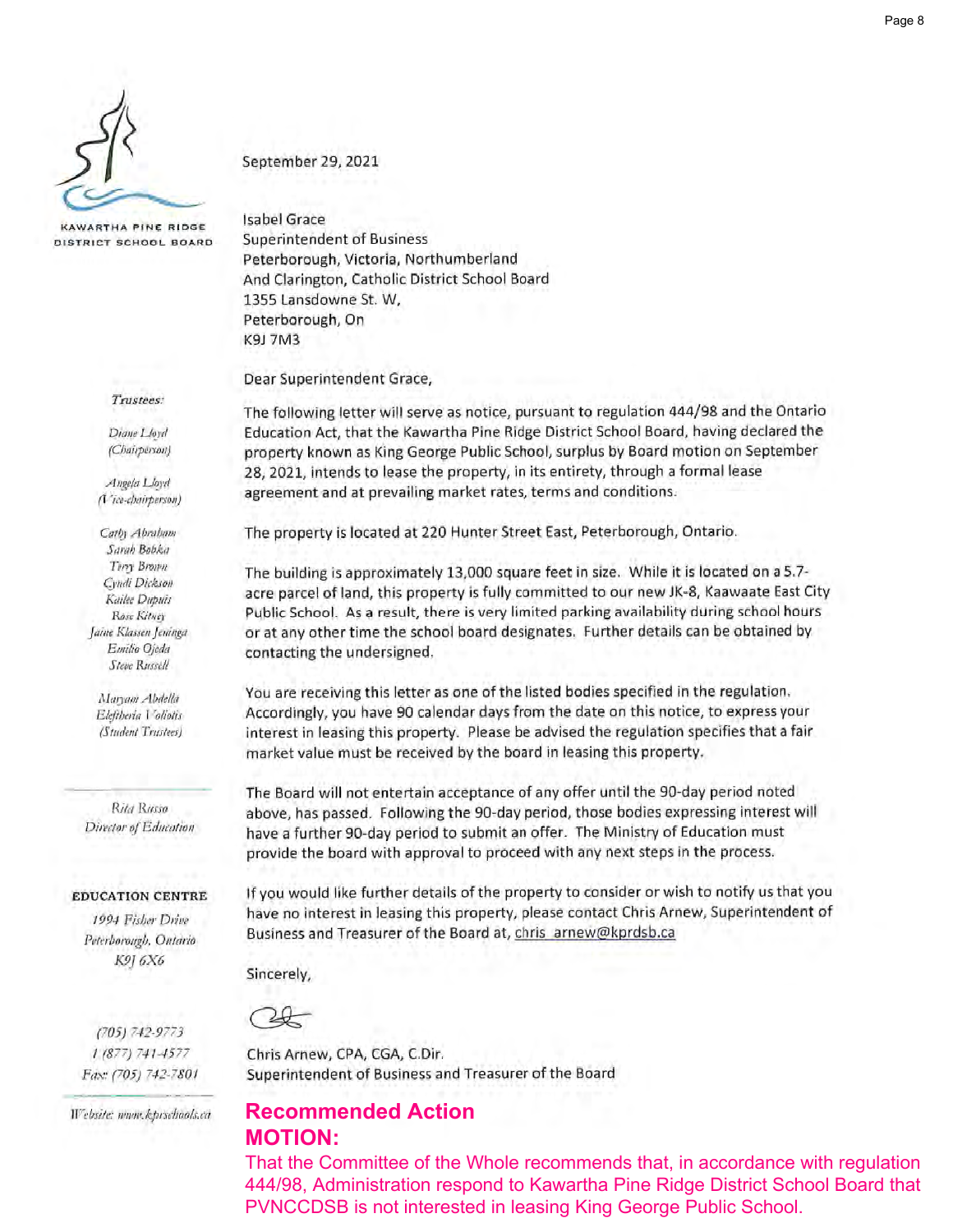<span id="page-8-0"></span>

## **BUSINESS AND FINANCE**

### **Report to Committee of the Whole**

| Meeting:                                     | In Camera                                               |  |  |  |  |  |  |  |  |
|----------------------------------------------|---------------------------------------------------------|--|--|--|--|--|--|--|--|
|                                              | Open                                                    |  |  |  |  |  |  |  |  |
| <b>Presented for:</b>                        | $\boxtimes$ Information                                 |  |  |  |  |  |  |  |  |
|                                              | Approval                                                |  |  |  |  |  |  |  |  |
| <b>Meeting Date:</b>                         | November 8, 2021                                        |  |  |  |  |  |  |  |  |
| <b>Presented by:</b>                         | <b>Isabel Grace, Superintendent of Business/Finance</b> |  |  |  |  |  |  |  |  |
| Subject:                                     | Trustee expenses for the fiscal period 2020-2021        |  |  |  |  |  |  |  |  |
| <b>Recommended Action(s):</b><br><b>None</b> |                                                         |  |  |  |  |  |  |  |  |

#### **Background:**

Administrative Procedure 617 Trustee Expenses outlines the guidelines for reimbursing trustees for out-of-pocket expenses incurred in connection with carrying out the responsibilities of a Board member.

As outlined in the Administrative Procedures, a summary of expenses incurred by each trustee, including those expenses paid centrally or by other administrative staff on behalf of a trustee, will be posted on the Board's website for a twelve month period.

Included in this report is a summary of eligible expenses reimbursed to trustees or incurred on behalf of trustees under the categories of Mileage, Meeting Expenses, Events & Professional Development, and Supplies & Equipment. This summary is for the period September 1, 2020 to August 31, 2021, with comparatives of the year before. Expenses are noticeably less than the prior years due to the curtailment of many activities and meetings due to the COVID-19 restrictions.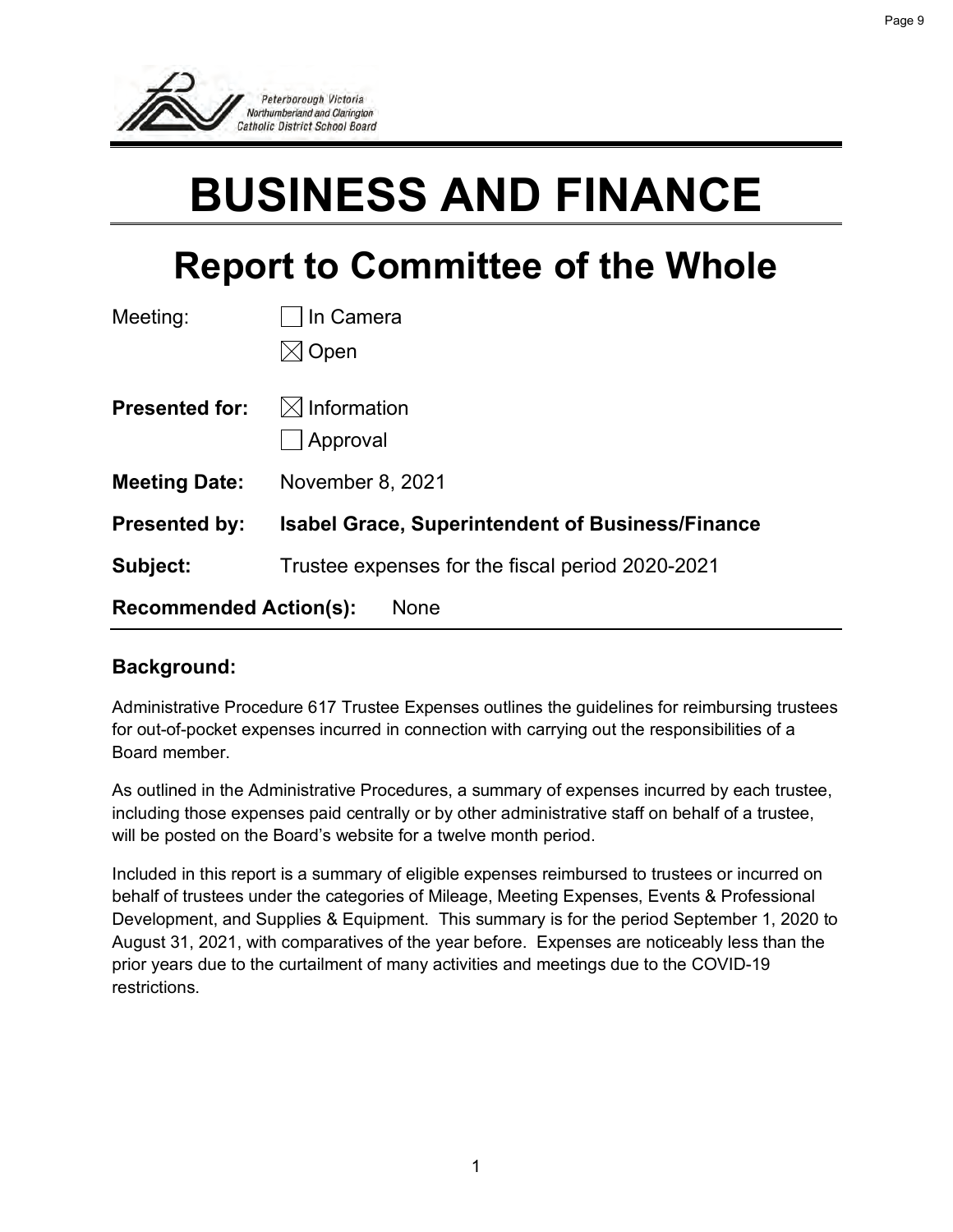| Trustees expenditures from September 1, 2020 - August 31, 2021 |                |                                   |                                                                |                                            |              |  |  |  |  |  |  |
|----------------------------------------------------------------|----------------|-----------------------------------|----------------------------------------------------------------|--------------------------------------------|--------------|--|--|--|--|--|--|
| Trustees:                                                      | <b>Mileage</b> | <b>Meeting</b><br><b>Expenses</b> | <b>Events and</b><br><b>Professional</b><br><b>Development</b> | <b>Supplies</b><br>and<br><b>Equipment</b> | <b>Total</b> |  |  |  |  |  |  |
| Ainsworth, Linda                                               | 406            |                                   | 513                                                            |                                            | 919          |  |  |  |  |  |  |
| Bernier, David                                                 | 690            |                                   | 513                                                            |                                            | 1,203        |  |  |  |  |  |  |
| Griepsma, Michelle                                             | 350            |                                   | 513                                                            |                                            | 863          |  |  |  |  |  |  |
| Leal, J.Braden                                                 | 0              |                                   | 0                                                              |                                            | 0            |  |  |  |  |  |  |
| MacKenzie, Kevin                                               | 168            |                                   | 0                                                              |                                            | 168          |  |  |  |  |  |  |
| McCarthy, Helen                                                | 0              |                                   | 513                                                            |                                            | 513          |  |  |  |  |  |  |
| Pinto, Emmanuel                                                | 0              |                                   | 85                                                             |                                            | 85           |  |  |  |  |  |  |
| <b>TOTAL</b>                                                   | \$1,614        |                                   | \$2,137                                                        |                                            | \$3,751      |  |  |  |  |  |  |

For comparative purposes, the previous year's expenses are noted below:

| Trustees expenditures from September 1, 2019 - August 31, 2020 |                |                                   |                                                         |                                            |              |  |  |  |  |
|----------------------------------------------------------------|----------------|-----------------------------------|---------------------------------------------------------|--------------------------------------------|--------------|--|--|--|--|
| Trustees:                                                      | <b>Mileage</b> | <b>Meeting</b><br><b>Expenses</b> | <b>Events and</b><br>Professional<br><b>Development</b> | <b>Supplies</b><br>and<br><b>Equipment</b> | <b>Total</b> |  |  |  |  |
| Ainsworth, Linda                                               | 1,391          |                                   | 1,033                                                   |                                            | 2,424        |  |  |  |  |
| Bernier, David                                                 | 1,095          |                                   | 761                                                     |                                            | 1,856        |  |  |  |  |
| Griepsma, Michelle                                             | 1,943          |                                   | 1,090                                                   |                                            | 3,033        |  |  |  |  |
| Leal, J.Braden                                                 | 0              |                                   |                                                         |                                            |              |  |  |  |  |
| MacKenzie, Kevin                                               | 1,336          |                                   | 761                                                     |                                            | 2,097        |  |  |  |  |
| McCarthy, Helen                                                | 466            |                                   | 1,031                                                   |                                            | 1,497        |  |  |  |  |
| Pinto, Emmanuel                                                | 0              |                                   | 50                                                      |                                            | 50           |  |  |  |  |
|                                                                |                |                                   |                                                         |                                            |              |  |  |  |  |
| <b>TOTAL</b>                                                   | \$6,231        |                                   | \$4,726                                                 |                                            | \$10,957     |  |  |  |  |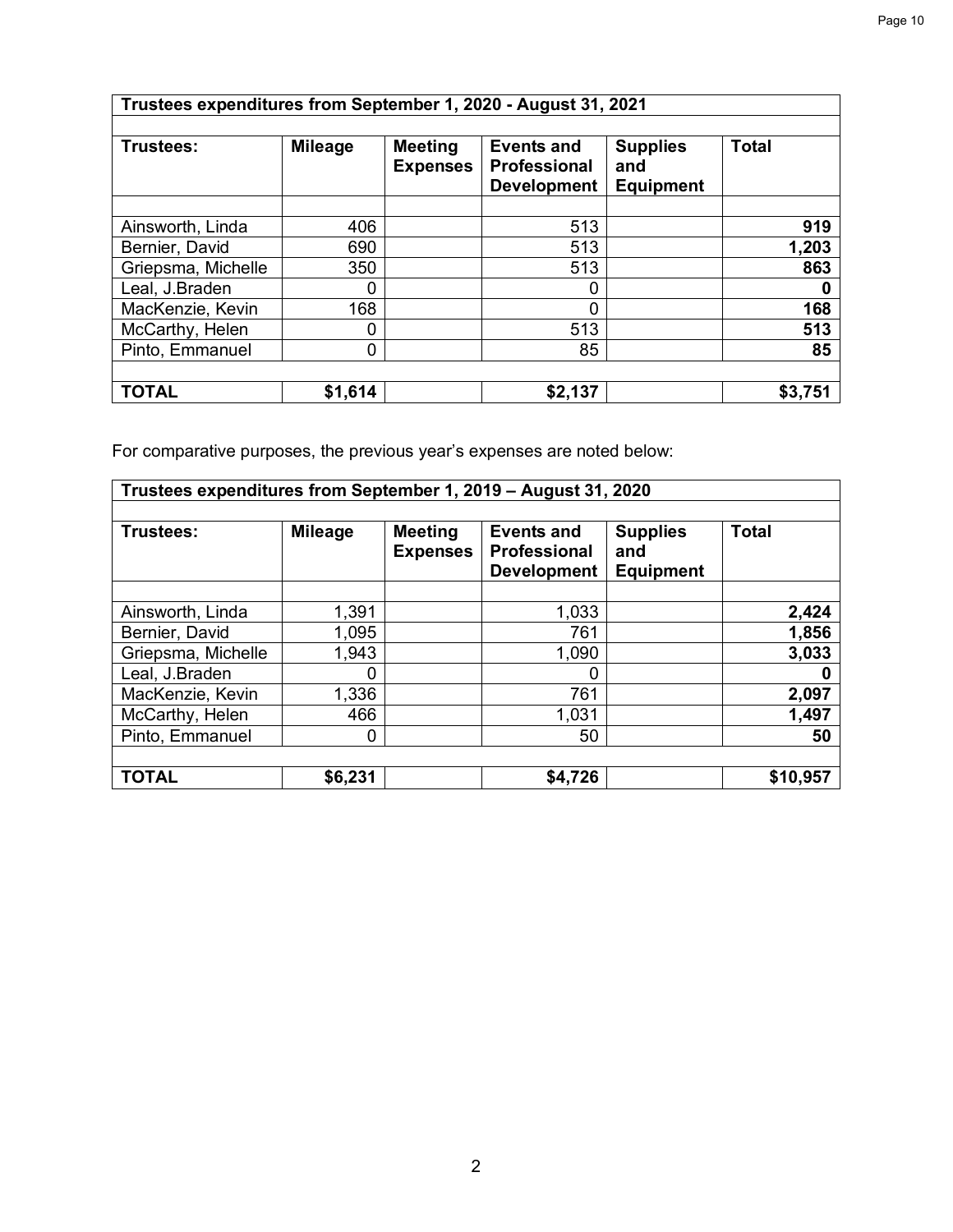

## **BUSINESS AND FINANCE**

## **Report to the Committee of the Whole**

| In Camera<br>Open                                                     |
|-----------------------------------------------------------------------|
| Information<br>$\boxtimes$ Approval                                   |
| November 8, 2021                                                      |
| <b>Isabel Grace, Superintendent of Business/Finance</b>               |
| 2020-2021 Financial Variances and Transfers of Accumulated<br>Surplus |
|                                                                       |

**Recommended Action(s):** It is recommended that the Board: 1) receive the variance report for the 2020-2021 fiscal year; and 2) approve the noted transfers of Accumulated Surplus in the chart contained below.

#### **Background:**

Administration has concluded its preparation of the financial statements for the 2020-2021 fiscal period ending August 31, 2021. These statements are being subjected to audit by the Board's appointed external auditors, Baker Tilly KDN LLP and will be presented to the Audit Committee November 11, 2021. The Audit Committee's recommendations regarding the audited financial statements will be presented to the Board at the **November 23, 2021** board meeting.

The attached report and appendices are to provide trustees with the key variances experienced in the Board's operations for the fiscal period. Trustees were previously provided with interim financial reports during the 2020-21 fiscal year.

#### **Basis of Accounting**

The Board has implemented Public Sector Accounting Board (PSAB) requirements for its audited financial statements. The PSAB established general reporting principles and standards for the disclosure of information in government financial statements.

Given the magnitude of the adjustments required for reporting the financial statements on a PSAB basis, the attached reports (where noted) are presented on a non-PSAB basis for information purposes only and in order to isolate and simplify comparison of operating expenses.

Page 11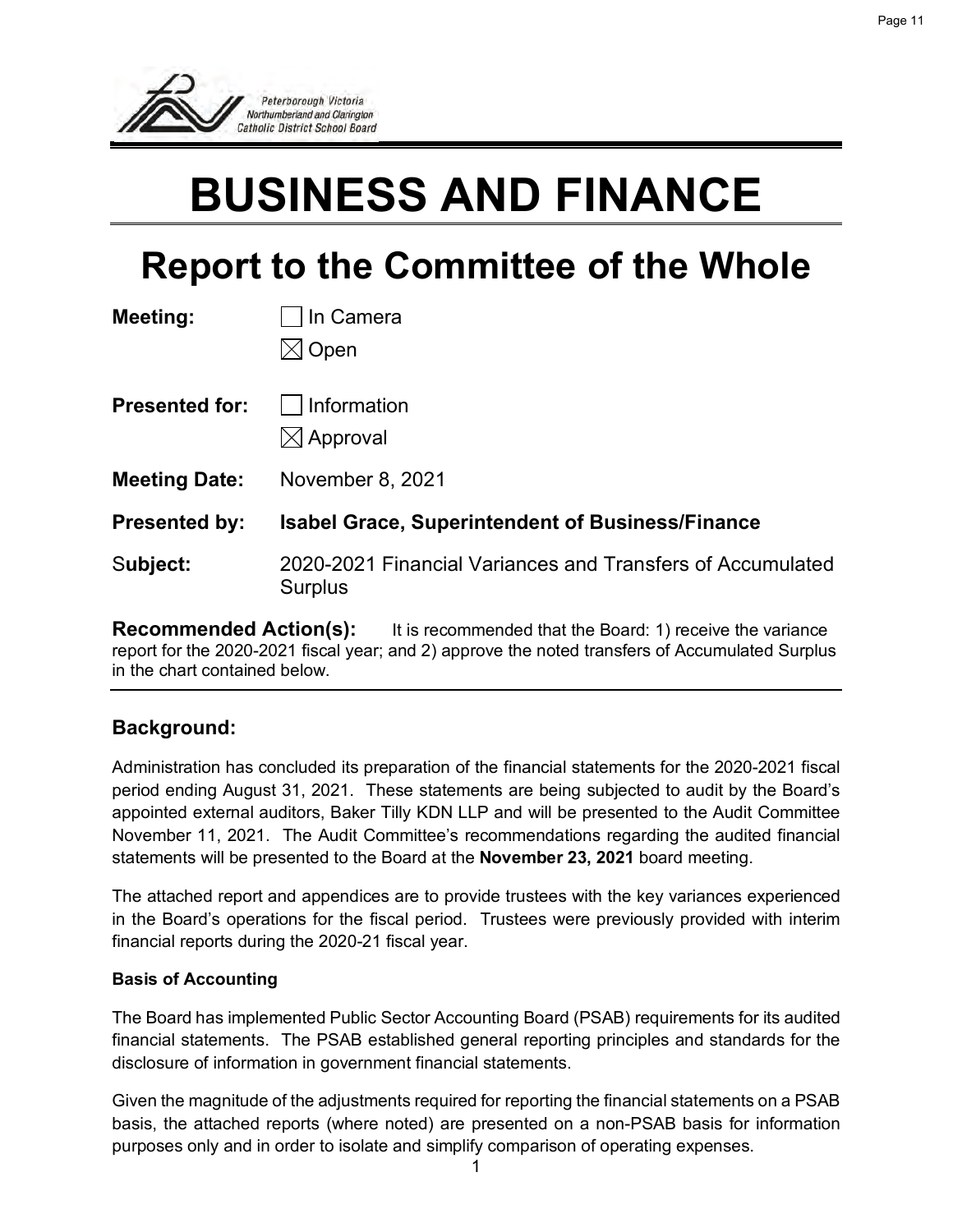#### **Operating Results**

The operational results during the year varied from many of the budget estimates prepared and approved by the Board in July 2020. Events that contributed to significant swings in the expenditures of the Board were:

- Directives received from the Ministry of Education in late summer 2020, and the Chief Medical Officer of Health with respect to safety protocols, and the requirement to offer full-time, virtual learning for those families that opted to choose that method of instruction and participation.
- the curtailment of various activities in schools and at the Catholic Education Centre as a result of the COVID-19 provincial orders
- the closure of schools during the year, with students moving to virtual learning for extended periods, particularly from mid-April through to the end of the school year June 2021.

|                  | Enrolment figures as   | Enrolment figures as   Final Enrolment |                          |
|------------------|------------------------|----------------------------------------|--------------------------|
|                  | per Budget (July 2020) | per Revised Estimates                  | figures as per financial |
|                  |                        | (Oct.2020)                             | statements               |
| JK               | 892                    | 781                                    | 782                      |
| <b>SK</b>        | 952                    | 941                                    | 938.75                   |
| Grades 1 to 3    | 3,063                  | 3,037.50                               | 3,038.25                 |
| Grades 4 to 8    | 5,325                  | 5,264                                  | 5,264                    |
| Other elem       | 13                     | 12                                     | 12                       |
| Total elementary | 10,245                 | 10,035.50                              | 10,035.0                 |
| Grade 9 to 12    | 4,597.50               | 4,572.50                               | 4,573.7                  |
| Other Sec        | 9.50                   | 115                                    | 14                       |

Enrolment for the school year significantly varied from forecast as follows:

The original budget approved by the Board in July 2020 was a planned deficit budget requiring a charge to *Accumulated Surplus Available for Compliance* of \$**1,362,097**. This deficit amount included amounts specifically provided for in the board's accumulated surplus relating to the amortization of retirement gratuities and the amortization of capital projects that were built using board funds. The remainder supported an estimate of anticipated costs related to providing Personal Protective Equipment and Cleaning Supplies supporting COVID protocols for the fall period. The anticipated charge to the *Operating Accumulated Surplus* was \$**767,674**.

The lower than expected enrolment figure had a negative impact on GSN revenues and increased the projected deficit a significant amount. As well, the Board's strategy for the creation and staffing of both virtual elementary and virtual secondary schools in early fall added many teaching positions and increased the projected deficit.

#### Owing to:

1) newly announced federal and provincial funding related to COVID costs for staffing, technology, HVAC upgrades and transportation;

2) new stabilization funding received for the unexpected enrolment declines; and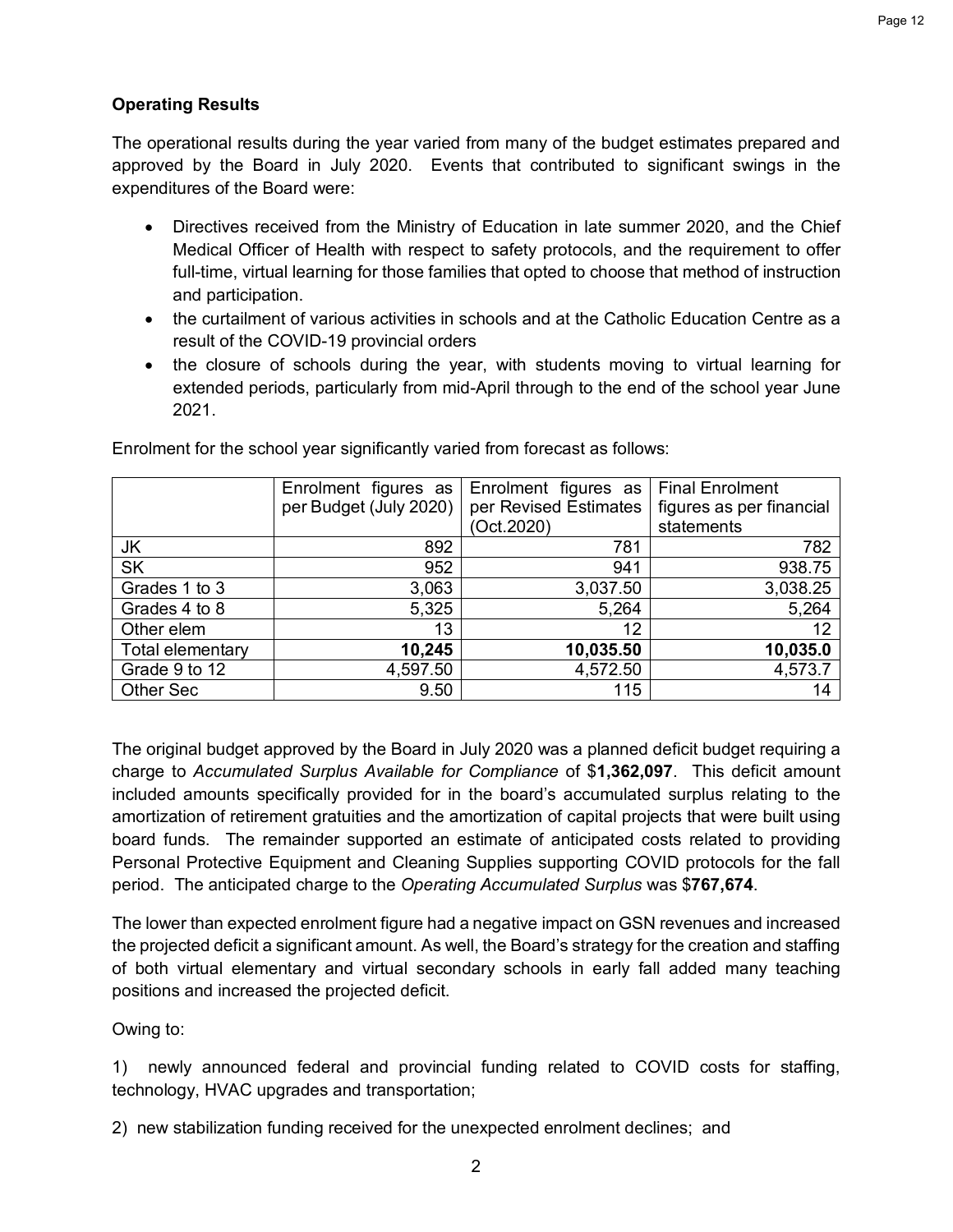3) the Government of Ontario taking on the procurement and costs for providing critical cleaning supplies and PPE;

the revised estimate figures and projected deficit in the fall of 2020 were within provincial guidelines and did not require any special approvals from the Minister of Education. Based on the information at that time, the anticipated charge to *Accumulated Surplus Available for Compliance* had increased to \$**2,588,242** and the projected in-year operating deficit for compliance purposes had risen to \$**1,603,422**.

During the remainder of the school year, additional funds were announced by the federal and provincial governments to mitigate additional operating costs being incurred, or to support new investments that were COVID related. Coupled with the curtailment of activities within schools for safety reasons, the closure periods where students moved to remote learning, and some unexpected changes in estimates, significant swings in the overall operations of the Board resulted in an operating surplus for the year of \$**2,615,967**.

#### **Variances in Operations**

Some of the more significant variances from the point of the Revised Estimates position in October are as follows (black signifies a positive impact on surplus, red signifies a negative impact on surplus):

| Opening position of projected operating deficit at time of Revised Estimates      | (1,603,422) |
|-----------------------------------------------------------------------------------|-------------|
| Adjustments to Special Education grant components (MOV and SIP)                   | 148,644     |
| Reduction in Mitigation Funding after final year end figures completed            | (141726)    |
| Qualifications and Experience grant increase due to retro QECO                    | 208,530     |
| Interest income and miscellaneous revenues improved                               | 47,656      |
| Transportation: route cancellations in fall of 2020 due to driver shortage        | 1,193,610   |
| refunded to Boards, percentage share of riders decreased thereby shifting         |             |
| contract costs between boards, mitigation funding covered extra runs needed       |             |
| to replace transit loss, and reduced special transportation                       |             |
| Teacher wages related to QECO, maternity leave top-ups over budget, earned        | (742,000)   |
| leave reduction did not materialize, and sick leave top up increased in actuarial |             |
| report                                                                            |             |
| Support and Admin staff: lags in filling permanent positions, offset by market    | 41,977      |
| value adjustments, additional temporary support                                   |             |
| Temporary wages for all groups where a replacement was either not available,      | 881,176     |
| or not dispatched due to remote learning and working, plus use of mitigation      |             |
| funds to cover extra hours.                                                       |             |
| WSIB actual costs much lower than the estimate provided by SBCI at time of        | 600,000     |
| budget                                                                            |             |
| Facilities department: utilities, snowplowing, cleaning supplies, maintenance     | 621,000     |
| supplies                                                                          |             |
| Central departments curtailment of activities and release time, mitigation of     | 900,200     |
| expenses from COVID funding                                                       |             |
| Community use: curtailed activities and reduction of budgeted overtime            | 77,800      |
| Special Education department: curtailment of activities                           | 133,000     |
| PPE recovery from Province for 2019/20 expenses                                   | 83,952      |
|                                                                                   |             |
| Sum of above identified variances                                                 | 2,450,384   |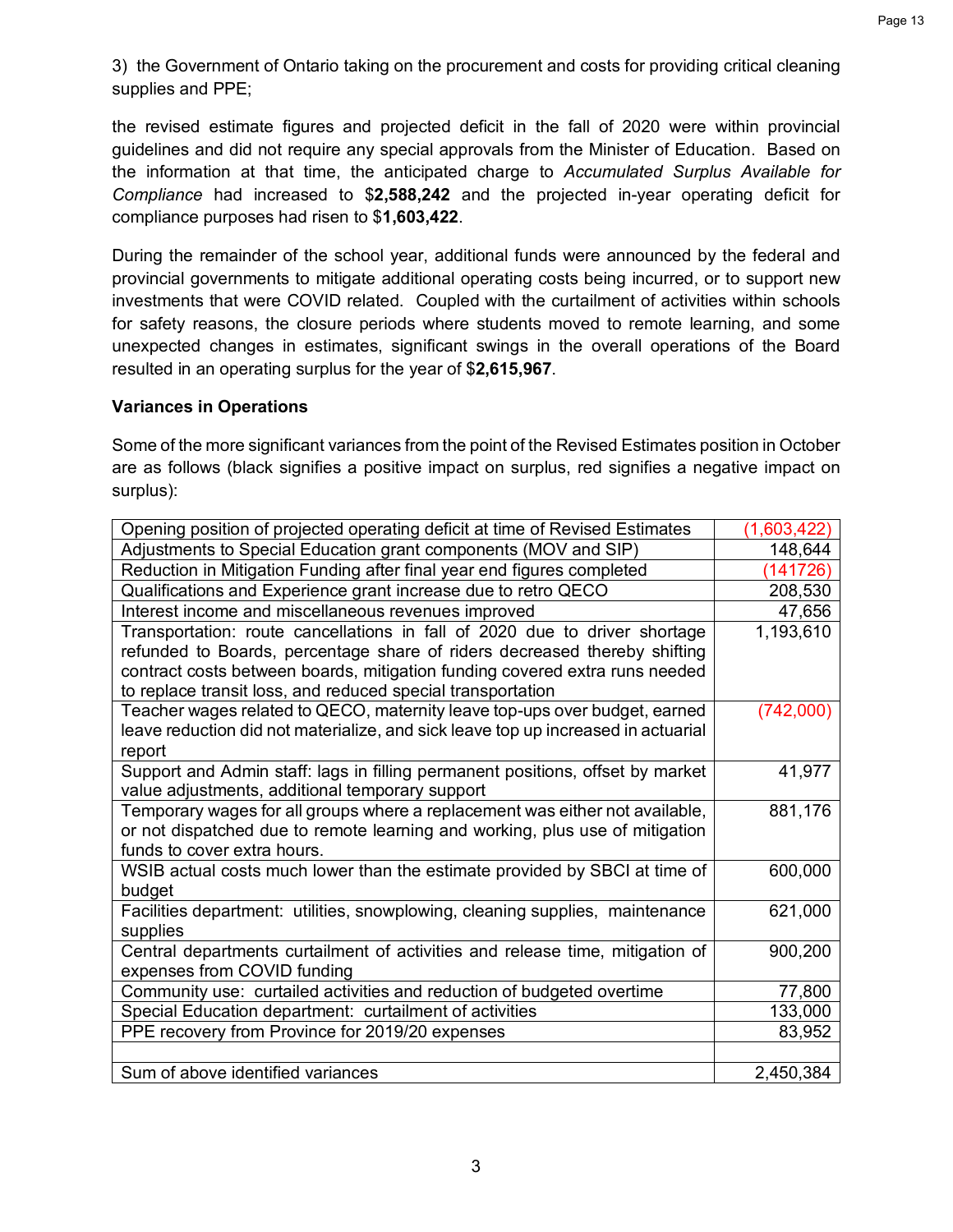Also worth noting, the Government of Ontario, through the Ministry of Consumer Goods and Services procured and delivered approximately \$1.02 million worth of critical supplies and personal protective equipment at no cost to the Board.

#### **Detail of Accumulated Surplus/Deficit, and Transfers**

PSAB accounting methods disclose an Accumulated Surplus position at the end of the year, with amounts that are *Available for Compliance* with the Education Act. Amounts that are *Available for Compliance* are categorized as **Unappropriated** or **Internally Appropriated** (formerly known as 'Working funds', and' reserves'. Other amounts (like school generated funds and employee future benefits) that are unavailable for compliance with the Education Act are disclosed separately.

Where an expenditure is incurred and funds have been internally appropriated to offset those expenditures, a transfer between an 'Internally Appropriated' category and the 'Unappropriated' category is required in order to show the drawdown of the Internally Appropriated funds. Similarly, when it is determined that an amount that was previously set aside for a specific purpose is no longer required for that purpose, then a transfer between that 'Internally Appropriated' category and the 'Unappropriated' category is processed.

#### **Funding of Unamortized Employee Future Benefits**

Due to the unexpected surplus that emerged this year, Administration has determined that there is a one-time opportunity to ease an existing and future budget pressure.

In 2012, the government eliminated the future accumulation of sick leave credits, and froze the existing retirement gratuity liability. At that time, the unfunded liability balance was actuarially estimated at \$10,354,000. The Board has had to fund the amortization of that liability in equal amounts (approximately \$850,000 annually) over the remaining average service life of the employees that accrued the liability (approximately 13 years). During the annual budget process, that was a pressure point to achieving a balanced budget.

To partially offset those annual costs, years ago the Board had internally appropriated funds for Retirement Gratuities. Annually, there was a charge of \$311,350 to that fund to partially offset the full amortization amount. The net difference of slightly over \$500,000 annually would continue to be a pressure point for the Board until fully amortized at the end of the 2023/2024 fiscal year. Funding the final three years of amortization now (\$2,526,067) would ease that future budget pressure.

Funding the final three years of amortization would also alleviate the continued need to have the Internally Appropriated amount for Retirement Gratuities and it could be returned to our Operating Accumulated Surplus for future use.

To that end, the entries shown in the chart below illustrate the changes to the Accumulated Surplus amounts to reflect this recommendation.

Below is the opening and closing balance of the *Accumulated Surplus-Available for Compliance*, showing the actual and proposed transfers between the categories of Accumulated Surplus for amounts properly expended during the year.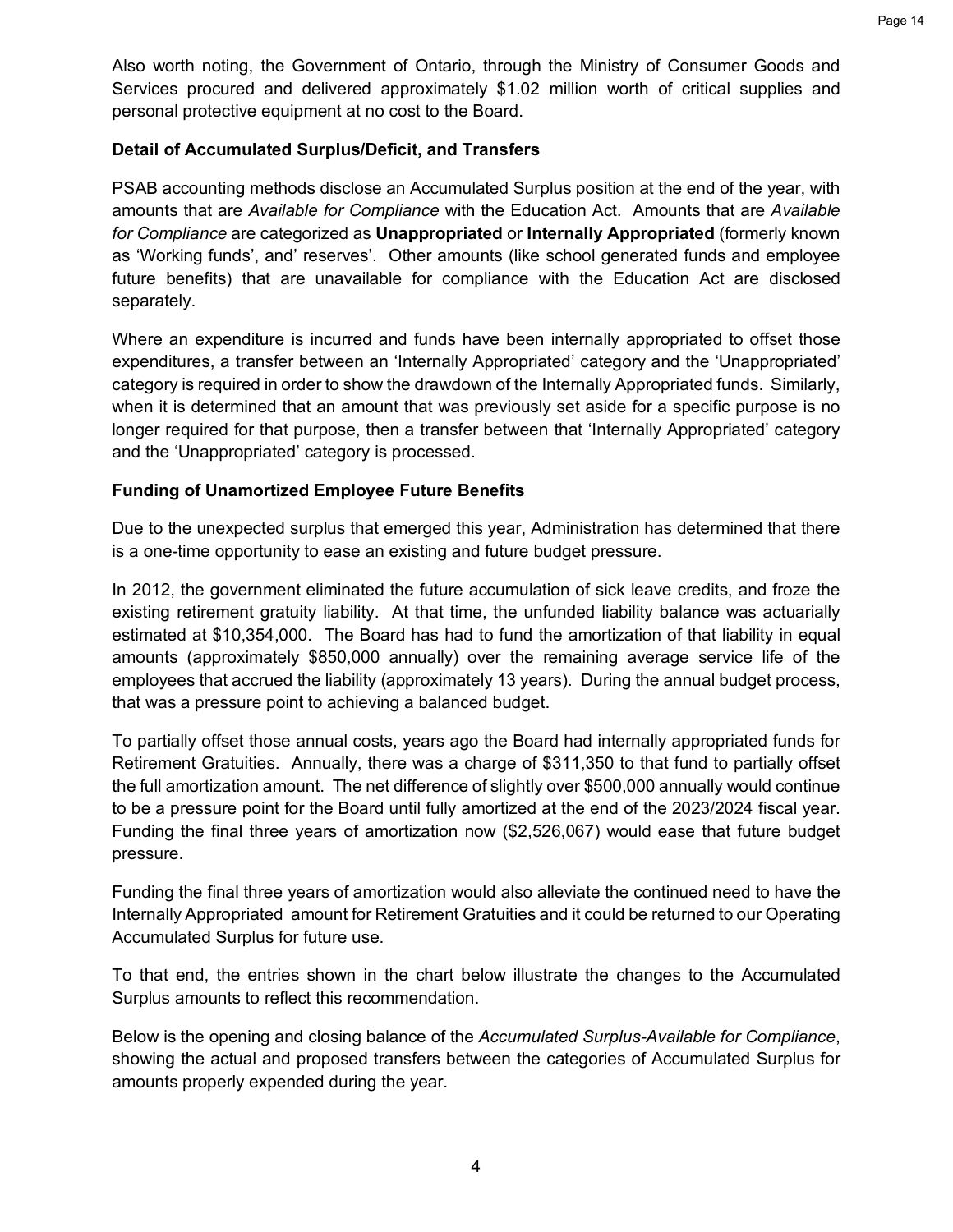| <b>Available for</b><br><b>Compliance</b>                              | <b>Balance at</b><br>Sept.1, 2020 | <b>Transfer</b><br>to<br><b>Capital</b> | In-Year<br>(Decrease) | <b>Increase</b>                                | <b>Balance at</b><br>Aug. 31, 2021 |
|------------------------------------------------------------------------|-----------------------------------|-----------------------------------------|-----------------------|------------------------------------------------|------------------------------------|
| Unappropriated                                                         |                                   |                                         |                       |                                                |                                    |
| <b>Operating Accumulated</b><br><b>Surplus</b>                         | \$6,274,556                       |                                         | i.<br>ii.<br>iii.     | 2,615,967<br>(2,526,067)<br>622,700<br>712,600 | \$6,987,156                        |
| <b>Total Unappropriated</b>                                            | \$6,274,556                       |                                         |                       | 712,600                                        | \$6,987,156                        |
| <b>Internally Appropriated</b>                                         |                                   |                                         |                       |                                                |                                    |
| <b>Retirement Gratuities</b>                                           | 934,050                           |                                         | i.<br>ii.             | (311, 350)<br><u>(622,700)</u><br>(934, 050)   | $\Omega$                           |
| <b>School Activities</b>                                               | 815,437                           |                                         |                       | (270, 672)                                     | 544,765                            |
| Other Purposes -<br>Operating                                          | 500,000                           |                                         |                       |                                                | 500,000                            |
| <b>Committed Capital</b><br>Projects                                   | 3,002,586                         | 809,071                                 |                       | (256, 771)                                     | 3,554,886                          |
| <b>Facilities/Sites</b>                                                | 1,681,023                         | (809, 071)                              |                       |                                                | 871,952                            |
| Joint Field reserve                                                    |                                   |                                         |                       | 30,000                                         | 30,000                             |
| Program equipment<br>capital                                           | 523,625                           |                                         |                       |                                                | 523,625                            |
| <b>Total Internally</b><br>Appropriated                                | \$7,456,721                       | $\mathbf 0$                             |                       | (1,431,493)                                    | \$6,025,228                        |
| <b>Total Accumulated</b><br><b>Surplus Available for</b><br>Compliance | \$13,731,277                      | $\bf{0}$                                |                       | (718, 893)                                     | \$13,012,384                       |

The chart below details the *Accumulated Surplus-Not Available for Compliance* as disclosed on the financial statements.

| <b>Accumulated Surplus</b><br>(Deficit) Not Available | <b>Balance at</b><br>Sept.1, 2020 | <b>Transfer</b><br>to<br><b>Capital</b> | In-Year<br>(Decrease) | <b>Balance at</b><br><b>Increase</b><br>Aug. 31, 2021 |
|-------------------------------------------------------|-----------------------------------|-----------------------------------------|-----------------------|-------------------------------------------------------|
| for Compliance                                        |                                   |                                         |                       |                                                       |
|                                                       |                                   |                                         |                       |                                                       |
| <b>Employee Future</b>                                | \$(3,368,090)                     |                                         | ı.                    | \$0<br>842,023                                        |
| Benefits-retirement                                   |                                   |                                         | ii.                   | 2,526,067                                             |
| gratuity liability                                    |                                   |                                         |                       | 3,368,090                                             |
|                                                       |                                   |                                         |                       |                                                       |
| <b>Employee Future</b>                                | (618, 551)                        |                                         |                       | 618,551                                               |
| Benefits - Retirement                                 |                                   |                                         |                       |                                                       |
| <b>Health and Dental</b>                              |                                   |                                         |                       |                                                       |
| Interest to be Accrued                                | (137, 444)                        |                                         |                       | 20,155<br>(117, 289)                                  |
| <b>School Generated Funds</b>                         | 2,139,416                         |                                         |                       | (339,460)<br>1,799,959                                |
| Revenues recognized for                               | 17,845,213                        |                                         |                       | 17,845,213                                            |
| land                                                  |                                   |                                         |                       |                                                       |
| <b>Total Not Available for</b>                        | \$15,860,544                      | 0                                       |                       | \$19,527,880<br>3,667,336                             |
| Compliance                                            |                                   |                                         |                       |                                                       |
|                                                       |                                   |                                         |                       |                                                       |
| <b>Total Accumulated</b><br><b>Surplus</b>            | \$29,591,821                      | 0                                       |                       | 2,948,443<br>\$32,540,264                             |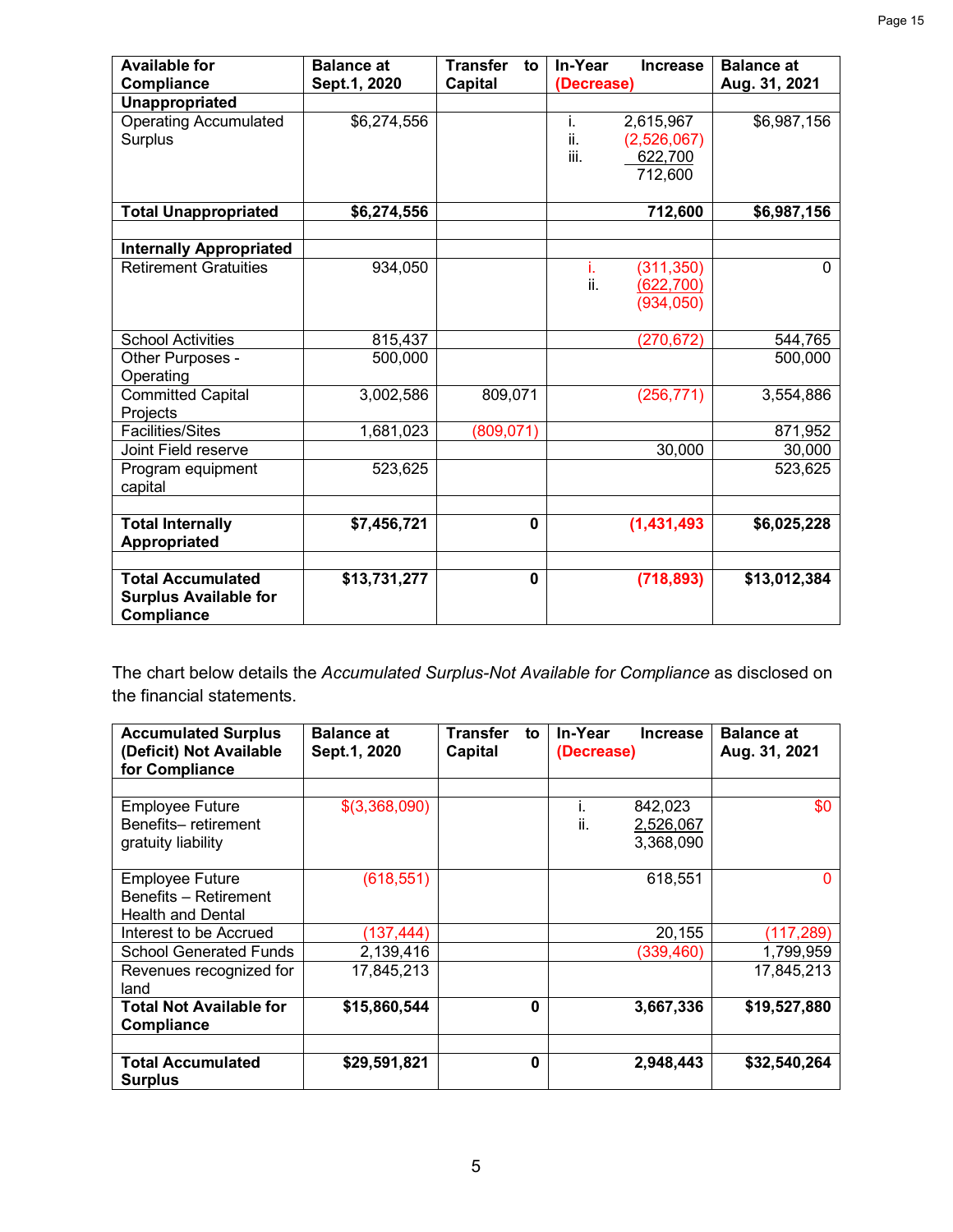The additional reports included in the agenda package for this meeting provide additional/complimentary information regarding variances between Revised Estimates and actual expenditures for 2020-21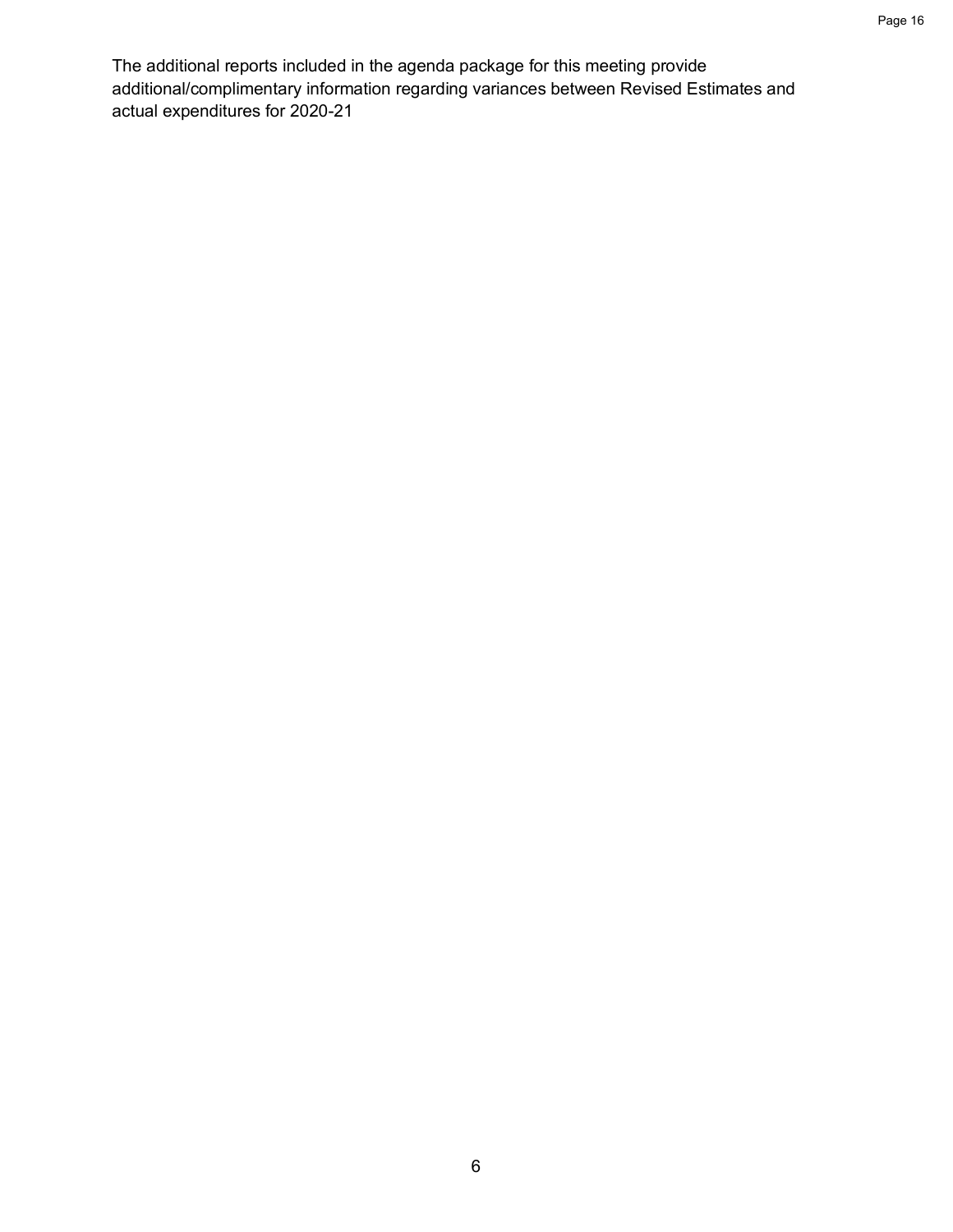|                                                                                         | 2019-20     | 2020-21     |               |              |                          |            |  |  |
|-----------------------------------------------------------------------------------------|-------------|-------------|---------------|--------------|--------------------------|------------|--|--|
|                                                                                         |             |             |               |              | <b>Actual to Revised</b> |            |  |  |
|                                                                                         | Actual      | Budget      | Forecast      | Actual       | \$ Increase              | % Increase |  |  |
|                                                                                         |             | (Estimates) | (Revised Est) |              | (Decrease)               | (Decrease) |  |  |
| <b>Grant Revenue</b>                                                                    |             |             |               |              |                          |            |  |  |
| Foundation Alloc. - Elementary                                                          | 56,201,498  | 56,399,767  | 55, 162, 984  | 55, 159, 278 | (3,706)                  |            |  |  |
| School Foundation - Elementary                                                          | 7,416,357   | 7,624,774   | 7,537,552     | 7,540,239    | 2,687                    |            |  |  |
| Foundation Alloc. - Secondary                                                           | 22,314,405  | 26.746.560  | 26.601.113    | 26.608.094   | 6.981                    |            |  |  |
| School Foundation - Secondary                                                           | 3,824,025   | 3,933,805   | 3,922,859     | 3,926,728    | 3,869                    |            |  |  |
| School Foundation - Additional Table Amount                                             | 148,900     | O           | $\Omega$      | $\Omega$     | 0                        |            |  |  |
| Mental Health and Well-Being                                                            | 319,079     | 580,612     | 576,246       | 576,273      | 27                       |            |  |  |
| Less Mental Health to(from) Deferred Revenue                                            | O           | $\Omega$    | $\Omega$      | (29, 023)    | (29, 023)                |            |  |  |
| Special Education Alloc.                                                                | 24,474,181  | 24,659,709  | 24,434,851    | 24,594,035   | 159,184                  |            |  |  |
| Sp Ed and SEA Funds Transferred (to)from Deferred Revenue                               | (240, 504)  | 12.347      | 664.842       | 122,322      | (542, 520)               |            |  |  |
| Section 23                                                                              | 115,215     | 117,766     | 117,766       | 117,766      | 0                        |            |  |  |
| Language Allocation                                                                     | 2,775,187   | 2,753,174   | 2,675,517     | 2,651,192    | (24, 325)                |            |  |  |
| Supported Schools                                                                       | ſ           | n           | 1,018         | 1,812        | 794                      |            |  |  |
| Indigeneous Education Allocation                                                        | 841,357     | 1,102,455   | 1,132,986     | 1,109,803    | (23, 183)                |            |  |  |
| Deferred Revenue Indigeneous Education                                                  | (51, 595)   | O           | 51.595        | (49, 551)    | (101.146)                |            |  |  |
| Remote & Rural Allocation                                                               | 564,058     | 587,144     | 653,541       | 653,278      | (263)                    |            |  |  |
| Rural and Northern Education Fund                                                       | 367,135     | 371,530     | 371,530       | 371,530      | 0                        |            |  |  |
| Learning Opportunity Allocation                                                         | 764,975     | 772,425     | 764,494       | 763,325      | (1, 169)                 |            |  |  |
| Tutoring, SHSM, Outdoor Ed and Experiential Learning Allocations                        | 471,413     | 491,116     | 487.645       | 487,534      | (111)                    |            |  |  |
| Deferred Revenue Targeted Student Supports                                              | (115.547)   | 19,000      | 19,000        | (47, 622)    | (66, 622)                |            |  |  |
| Deferred Revenue Experiential Learning                                                  | (281, 076)  | $\Omega$    | 175.097       | 82.139       | (92.958)                 |            |  |  |
| Supports for Students                                                                   | 162,253     | 1,650,813   | 1,650,813     | 1,650,813    | 0                        |            |  |  |
| Continuing Education, Adult, High Credit and Summer School                              | 477,929     | 376,280     | 485,772       | 480,181      | (5, 591)                 |            |  |  |
| Cost Adjustment and Teacher Qualification and Experience                                | 13,297,412  | 14,837,135  | 12,616,612    | 12,825,142   | 208,530                  |            |  |  |
| <b>Attrition Funding</b>                                                                | 3,461,236   | $\Omega$    | $\Omega$      | $\Omega$     | 0                        |            |  |  |
| <b>Benefits Trust Funding</b>                                                           | 1,175,043   | 1,393,955   | 1,393,955     | 1,424,105    | 30,150                   |            |  |  |
| <b>ECE Qualification and Experience</b>                                                 | 1,018,877   | 983,945     | 903,797       | 903,141      | (656)                    |            |  |  |
| New Teacher Induction Program                                                           | 108,355     | 115,020     | 115,020       | 105,309      | (9, 711)                 |            |  |  |
| <b>Transportation Allocation</b>                                                        | 11,869,835  | 12,071,361  | 12,071,341    | 11,622,984   | (448, 357)               |            |  |  |
| <b>Administration &amp; Governance</b>                                                  | 4,949,289   | 5,076,278   | 5,034,353     | 5.062.143    | 27,790                   |            |  |  |
| Program Leadership Allocation                                                           | 904,653     | 905.863     | 905.863       | 905.863      | 0                        |            |  |  |
| School Operations Allocation                                                            | 15,123,813  | 15.376.628  | 15.144.880    | 15.149.324   | 4,444                    |            |  |  |
| Community Use of Schools                                                                | 209,037     | 206,581     | 206,581       | 206,581      | 0                        |            |  |  |
| Capital Debt Support - Interest Portion                                                 | 2,229,627   | 2,024,631   | 2,024,631     | 2,023,681    | (950)                    |            |  |  |
| <b>Declining Enrolment</b>                                                              | 292,159     | 82,630      | 624,519       | 632,055      | 7,536                    |            |  |  |
| Support for Covid - 19 Mental Health and Technology                                     | $\Omega$    | $\Omega$    | 223.191       | 223.197      | 6                        |            |  |  |
| <b>Funding Stabilization</b>                                                            | O           | 0           | 2,573,122     | 2,331,396    | (241, 726)               |            |  |  |
| <b>Strike Savings Reduction</b>                                                         | (1,888,705) | $\Omega$    | $\Omega$      | O            | 0                        |            |  |  |
| <b>Total Operating Grants for Student Needs</b>                                         | 173,299,876 | 181,273,304 | 181,325,086   | 180,185,067  | (1, 140, 019)            | $-0.63%$   |  |  |
|                                                                                         |             |             |               |              |                          |            |  |  |
| Other Revenue including salary recoveries, grants for budgeted staff positions and SHSM | 3,184,888   | 2,097,820   | 2,753,952     | 2,651,456    | (102, 496)               |            |  |  |
| Ministry Grants - COVID 19 - Staffing                                                   | 0           | 0           | 3,039,292     | 3,021,899    | (17.393)                 |            |  |  |
| Ministry Grants - COVID 19 - Other                                                      | $\mathbf 0$ | $\mathbf 0$ | 31.860        | 402,135      | 370,275                  |            |  |  |
| Ministry Grants - COVID 19 - Donation in Kind PPE                                       |             |             | 0             | 1,022,170    | 1,022,170                |            |  |  |
| Ministry Grants - Targeted Special Grant Funding                                        | 884,084     | 733,394     | 330,774       | 590,233      | 259,459                  |            |  |  |
| Ministry Grants - Targeted Special Grant Funding - COVID                                |             |             | 590,307       | 1,356,402    | 766,095                  |            |  |  |
| Ministry Grants - Education Worker Protection and Supports for Students                 | 254,446     | 1,258,722   | 2,258,660     | 2,258,660    | $\Omega$                 |            |  |  |
| <b>Sub-Total Revenue and Grants</b>                                                     | 177,623,294 | 185,363,240 | 190,329,931   | 191,488,022  | 1,158,091                | 0.62%      |  |  |
|                                                                                         |             |             |               |              |                          |            |  |  |
| <b>Grants for Capital Purposes</b>                                                      |             |             |               |              |                          |            |  |  |
| School Renewal and Temporary Accomodation Funding                                       | 3,478,571   | 2,374,454   | 2,091,000     | 2,250,157    | 159,157                  |            |  |  |
| Climate Action Incentive Fund                                                           | n           | $\Omega$    | 0             | 375,534      | 375,534                  |            |  |  |
| <b>School Conditioning</b>                                                              | 1,765,744   | 3.482.282   | 4.428.350     | 2.393.948    | (2,034,402)              |            |  |  |
| COVID - HVAC                                                                            | 0           | 0           | 367,900       | 541,035      | 173,135                  |            |  |  |
| COVID-19 Resilience Infrastructure Stream                                               | 0           | 0           | 0             | 4,743,115    | 4,743,115                |            |  |  |
| <b>Total Grants for Capital Purposes</b>                                                | 5,244,315   | 5,856,736   | 6,887,250     | 10,303,789   | 3,416,539                |            |  |  |

#### **Total Revenue and Grants for Compliance Purposes 182,867,609 191,219,976 197,217,181 201,791,811 4,574,630 2.32%**

#### **Notes**

Transfers from Deferred Revenue lower than expected due to closure periods not able to implement spending as planned. Funding remains available to spend in future years Qualifications and Experience funding higher as a result of updated QECO adjustments for staff received after revised estimates

this increase if offset by higher wage costs and lower stabilization funding

Transportation Variance represents the Fuel Claw back due to the various closure periods

Donation in Kind - PPE represents the value of PPE and Supplies received and used from the Ministry during 20/21 fiscal year

Other Revenue and Targeted funding due to additional funding announcements during the year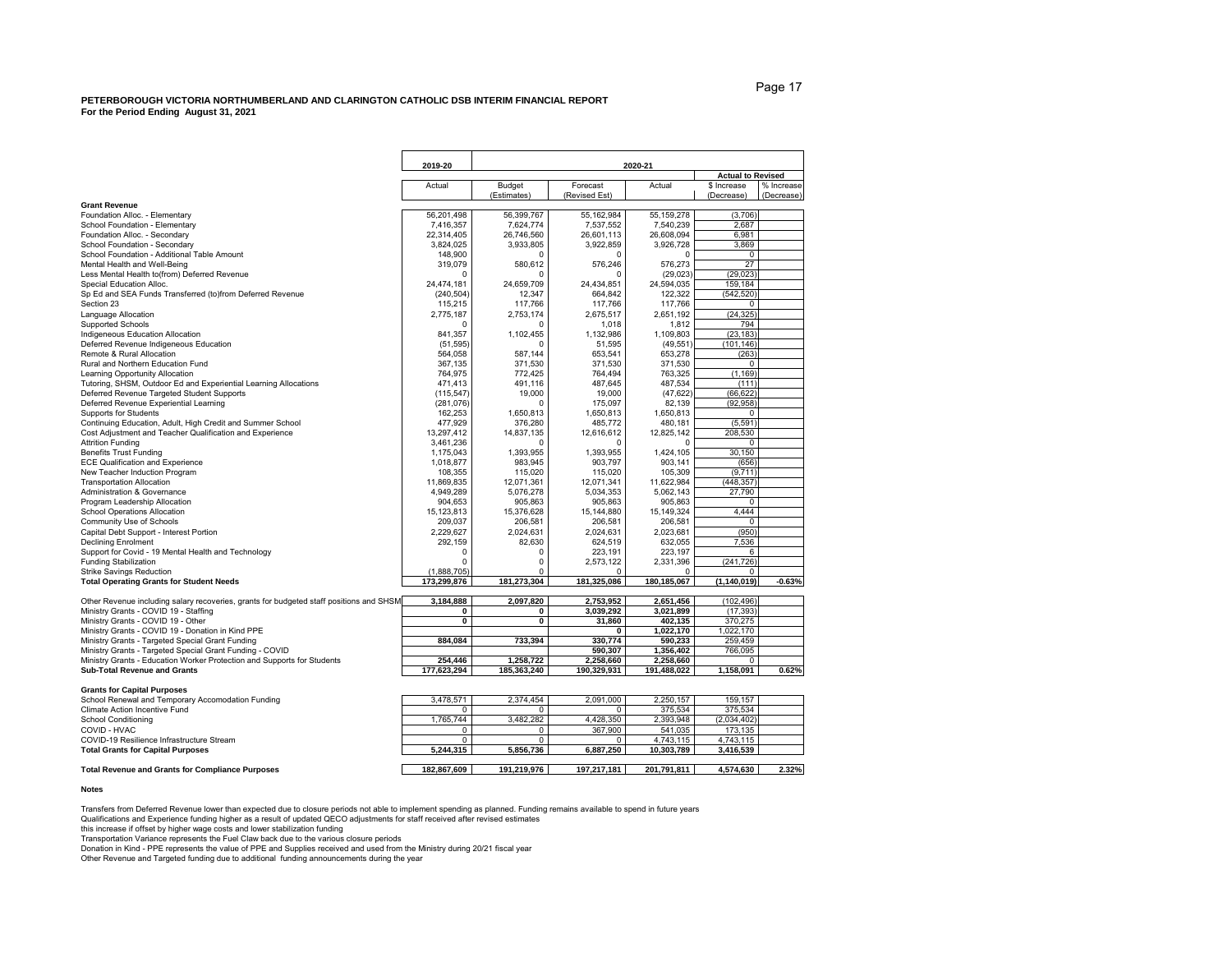| 32.172.599 | 32,172,599  |           | 104,055                  | 191,858 |                               | 5,244,316<br>2,249,629 |            | 11,335,773<br>6,618,507                          |                      | 1,020,832 | 71,287              | 15,560  | 16,429                                                         | 472,326            | 65,559                                                                                                |                   | 142,766<br>66,895                 | 482       | 219,980                                                                                                                 | 3, 107, 490     |                                                   | $\frac{0\%}{1,198,657}$ |            |           | 30,198                    | 2019-20 Exp    | ₹        |                  |
|------------|-------------|-----------|--------------------------|---------|-------------------------------|------------------------|------------|--------------------------------------------------|----------------------|-----------|---------------------|---------|----------------------------------------------------------------|--------------------|-------------------------------------------------------------------------------------------------------|-------------------|-----------------------------------|-----------|-------------------------------------------------------------------------------------------------------------------------|-----------------|---------------------------------------------------|-------------------------|------------|-----------|---------------------------|----------------|----------|------------------|
|            | 32,172,599  |           | 104,055                  | 191,858 |                               | 5,244,316<br>2,249,629 |            | 11,335,773<br>6,618,507                          |                      | 1,020,832 | 71,287              |         | 16,429<br>15,560                                               |                    | 65,559<br>472,326                                                                                     |                   | 142,766<br>66,895                 | 482       | 219,980                                                                                                                 | 3,107,490       | 1,198,657                                         |                         |            |           | 30,198                    | 2019-20 Exp    |          |                  |
|            | 100%        |           | $-00\%$                  | 100%    | 100%                          | 96001                  | $-00\%$    | $-00\%$                                          |                      | 100%      | 100%                | 100%    | $-00\%$                                                        | 100%               | 100%<br>100%                                                                                          |                   |                                   | 100%      | 100%                                                                                                                    | $-00\%$         | 100%                                              |                         |            |           | 100%                      | Percentage     |          | OTHER            |
|            | 39,692,482  |           | 1, 127, 255              | 256,771 | 2,035,226                     | 0,303,786              | 7,029,208  | 11,017,248                                       |                      | 1,002,599 | 48,147              |         | 4,290<br>5,432                                                 | 473,687            | 30,986                                                                                                | 40,704            | 188,607                           | 1,101     | 222,515                                                                                                                 | 311,399         | ,566,928                                          |                         |            |           | 26,592                    | 2020-21 Exp    | ₹        |                  |
|            | 38,163,941  |           | 75,000                   | 303,470 |                               | 6,519,350<br>2,012,100 |            | 12,606,579<br>7,478,468                          |                      | 1,109,656 | 88,053              | 49,075  | 28,826                                                         | 436,478            | 34,300                                                                                                |                   | 332,062<br>332,062<br>115,904     |           | 350,052                                                                                                                 | 5,083,756       | l,491,096                                         |                         |            |           | 39,116                    | 2020-21 Budget | Revised  |                  |
|            | 104%        |           | 1503%                    | 85%     | $-01%$                        | 158%                   |            | 87.4%<br>%4.0%                                   |                      | 90.4%     | 49.1%               | 11.1%   | 14.9%                                                          |                    | $35.1\%$<br>90.3%<br>108.5%                                                                           |                   | 56.8%                             | 183.5%    | 63.6%                                                                                                                   | 84.8%           | 105.1%                                            |                         |            |           | 960.89                    | Percentage     |          |                  |
|            | 179,571,661 | 1,700,688 | (1,784,650)              | 191,858 | 2,249,629                     | 5,244,316              | 14,626,073 | 11,679,523                                       | 267,122              | 3,984,405 | 1,067,021           | 100,733 | 280,496                                                        | 3,951,861          | 7,393,225                                                                                             | 2,829,436         | 293,53                            | 2,938,025 | 3,597,513                                                                                                               | 3, 107, 490     | 1,198,657                                         | 4, 101, 105             | 5,019,324  | 4,069,856 | 91,464,424                | 2019-20 Exp    | ₹        |                  |
|            | 179,571,661 |           | (1,784,650)<br>1,700,688 | 191,858 | 2,249,629                     | 5,244,316              | 14,626,073 | 11,679,523                                       | 267,122              | 3,984,405 | 1,067,021           | 100,733 | 280,496                                                        | 3,951,861          | 7,393,225                                                                                             | 2,829,436         | 293,531                           | 2,938,025 | 3,597,513                                                                                                               | 3,107,490       | 1,198,657                                         | 4,101,105               | 15,019,324 | 4,069,856 | 91,464,423                | 2019-20 Exp    |          | TOTAL            |
|            | 200,564,069 | 4,533,857 | 1, 127, 255              | 256,77  | 10,303,786<br>2,035,226       |                        | 6,875,432  | 11,314,287                                       | 277,38               | 4,034,627 | 1,031,094           | 90,367  | 241,684                                                        | 4,115,289          | 7,912,421                                                                                             | 3,175,207         | 225,828                           | 2,533,870 | 3,997,38                                                                                                                | 4,311,399       | 556,928                                           | 3,822,22                | 16,099,25  | 4,271,295 | 96,411,194                | 2020-21 Exp    | ミ        |                  |
|            | 97,786,814  | 1,696,876 | 75,000                   | 303,470 |                               | 6,519,350<br>2,012,100 | 17,687,148 | 12,956,254                                       | 274,332              | 4,095,384 | 1,069,156           | 133,775 | 313,33                                                         | 4,236,481          | 7,786,418                                                                                             |                   | 2,606,133<br>717,060<br>3,206,307 |           | 4,168,001                                                                                                               | 5,083,756       | 1,491,096                                         | 3,848,213               | 16,342,85  | 5,050,363 | 2020-21 Exp<br>96,113,959 |                | levised  |                  |
|            | 702,735     |           |                          |         |                               |                        |            |                                                  |                      | 198'96    |                     |         | 337,852                                                        |                    | 140                                                                                                   | 86,830<br>112,034 |                                   |           | 11,182                                                                                                                  | 3,054<br>50,439 |                                                   |                         | 1,020      |           | 3,050                     | 2019-20 Exp    | ₹        | Special Grants   |
|            | 1,946,635   |           |                          |         |                               |                        | 74.        | 579,618                                          |                      |           |                     |         | 402,642                                                        | $4,654$<br>$4,654$ |                                                                                                       | 112,881<br>5,567  |                                   |           | 10,541                                                                                                                  | 121,381         | 686'069                                           |                         | 112,708    |           | 4,477                     | 2020-21 Exp    | ₹        | Special Grants   |
|            | 180,274,396 | ,700,688  | 1,784,650                | 191,858 | 2,249,629                     | 5,244,316              | 14,626,073 | 11,679,523                                       | 4,080,272<br>267,122 |           |                     |         | $\begin{array}{c} 618,348 \\ 100,733 \\ 1,067,021 \end{array}$ |                    | $\begin{array}{l} 380,361 \\ 2,941,470 \\ 7,394,632 \\ 3,951,861 \end{array}$                         |                   |                                   |           | $4$ , $698,866$<br>$4$ , $6020,34$<br>$4$ , $720,17$ , $200,66$<br>$3,600,66$<br>$3,600,66$<br>$3,600,60$<br>$3,600,60$ |                 |                                                   |                         |            |           | 91,467,474                | 2019-20        | Expenses | <b>Total YTD</b> |
|            | 202,510,704 | 4,533,857 | 1,127,255                | 256,771 | $10, 303, 786$<br>2, 035, 226 |                        |            | 4,034,627<br>277,387<br>11,893,905<br>16,876,173 |                      |           | 90,367<br>1,031,094 |         |                                                                |                    | $\begin{array}{l} 338,709 \\ 3,180,774 \\ 7,912,857 \\ 7,912,857 \\ 4,119,943 \\ 644,326 \end{array}$ |                   |                                   | 2,533,870 | 4,432,780<br>4,007,928                                                                                                  |                 | 4,271,295<br>16,211,964<br>3,822,221<br>2,157,917 |                         |            |           | 96,415,671                | 2020-21        | Expenses | <b>Total YTD</b> |

Other Pupil Accom - represents the interest on the Provincial supported debt Other Pupil Accom - represents the interest on the Provincial supported debt

Transportation costs lower than budgeted due to PVNC proportional share of the routes lower than had been projected - All school budgets are allocated Upplies Line - Actual spending is recorded based on type of expenditure lines may appear to over/under budget ie School Office, Computers and Supply Teacher salaries and benetits All school budget ie School Differs Line- Actual specifiers in expead on type some list is that coorded based on type of expenditure incurred- result is that any appear to over/under is that a some state of Differs, Comput iransportation costs lower than budgeted due to PVNC proportional share of the routes lower than had been projected

Expenses are reported on a compliance basis (modified cash basis) - and include capital purchases which for PSAB Financial Statement purposes and Ministry filings are shown as capital assets and amortized

Supply costs include Teachers, EA's and ECE - with school closure happening during the year this reduced costs for the year 2020/2 Supply costs include Teachers, EA's and ECE - with school closure happening during the year this reduced costs for the year 2020/21

78 OTH NON OPERATING

(1,888,705) -1,888,705

 $(1,888,705)$ <br> $1,700,688$ 

80 PSAB FUTURE BENEFITS

80. PSAB FUTURE BENEFITS 78 OTH NON OPERATING

1,700,688 1,700,688

100.0%

100.0%

 $\circ$ 

4,533,857

1,696,876

267%

Grand Total

rand Total

**147,399,062**

147,399,062

**147,399,062 100.0%**

**160,871,587**

160,871,587

 $\circ$ 

**159,622,873**

159,622,873

**100.8%**

32,172,599 **-** 

32,172,599

Other Non Operating includes expenditures for PPE and the In Kind Donation of PPE received from the Province

Other Non Operating includes expenditures for PPE and the In Kind Donation of PPE received from the Province

The school closure due to COVID and other COVID issues resulted in a reduction in other expenditures - in particular professional development, mileage and supplies

The school closure due to COVID and other COVID issues resulted in a reduction in other expenditures - in particular professional development, mileage and supplies

Expenses are reported on a compliance basis (modified cash basis) - and include capital purchases which for PSAB Financial Statement purposes and Ministry filings are shown as capital assets and amortized

**Other**

Replacement Costs in the School Office and School Operation also lower than budgeted and WSIB costs lower than projected

Replacement Costs in the School Office and School Operation also lower than budgeted and WSIB costs lower than projected

Other Non Operation- for 1920 Expense represents the savings due to the Strike Days which have been disclosed on a separate line so that Salaries and Benefits by Category are comparable to prior servings resparate the Stri Other Nonpersation-tor 1920 Expense represents the aavings due to the Sailing sailing solution by Category are comparable to prior seculos that searcise the asounces the ability Date of the Strike Days due to the Strike Da

#### **Notes** Compensation **Compensation**

# Peterborough Victoria Northumberland and Clarington Catholic District School Board **Peterborough Victoria Northumberland and Clarington Catholic District School Board Operating Expenditures** Operating Expenditures

**For the twelve month period ending Aug 31, 2021 with comparatives for the twelve month period ending Aug 31, 2020**

For the twelve month period ending Aug 31, 2021 with comparatives for the twelve month period ending Aug 31, 2020

58 STAFF DEVELOP<br>59 COORD/CONSULT 71 SCH RENEWAL<br>71 SCH RENEWAL **BB** PUPIL TRANSP 67 DEPT HEADS **B6 BOARD ADMIN** 65 DIRECTOR/SOS 64 TRUSTEES 63 CONTINUING ED 61 PRINCIPALS/VPS 57 LIBRARY/GUIDANCE 56 PROF/PARA/TECH **55 TEXT/SUPPLIES** 54 COMPUTERS 53 TEACHER ASSISTANTS<br>53 ECE 52 SUPPLY TEACH/EA/ECE 75 AMORTIZATION 191,858 191,858 100% 72 OTHER PUPIL ACCOM 72 OTHER PUPIL ACCOM 71 SCH RENEWAL 70 SCH OPER/MTCE 68 PUPIL TRANSP 67 DEPT HEADS 66 BOARD ADMIN 65 DIRECTOR/SOS 64 TRUSTEES 63 CONTINUING ED 62 SCHOOL OFFICE 62 SCHOOL OFFICE 61 PRINCIPALS/VPS 59 COORD/CONSULT 58 STAFF DEVELOP 57 LIBRARY/GUIDANCE 56 PROF/PARA/TECH 55 TEXT/SUPPLIES 54 COMPUTERS 53 TEACHER ASSISTANTS 52 SUPPLY TEACH/EA/ECE 51 CLASS TEACHERS Overlay\_Category **Overlay\_Category**75 AMORTIZATION CLASS TEACHERS 8,007,566 8,007,566 343,749 343,749 267,122 267,122 2,963,573 2,963,573 995,734 995,734 85,173 85,173 264,067 264,067 3,479,535 3,479,535 7,327,666 1 2,762,540 2,762,540 150,765 150,765 2,937,543 2,937,543 3,377,533 3,377,533 4,101,105 4,101,105 15,019,324 15,019,324 4,069,856 4,069,856 91,434,226 91,434,226  **2019-20 Exp 2019-20 Exp** 91,434,226 2019-20 Exp 15,019,324 4,069,856 995,734<br>2,963,573<br>267,122 3,377,533<br>2,937,543 4,101,105 3,007,566 7,327,666 2,762,540 343,749 264,067<br>85,173 8,479,535 150,765 **YTD** 019-20 Exp 15,019,324 91,434,226 150,765<br>2,762,540 2,963,573<br>267,122 3,377,533 4,101,105 4,069,856 3,007,566 3,479,535 7,327,666 2,937,543 995,734 264,067<br>85,173 343,749 **COMPENSATION COMPENSATION Percentage 2020-21 Exp 2020-21 Budget** centage 100.0% 100.0% 100.0% 100.0% 100.0% 100.0% 100.0% 100.0% 100.0% 100.0% 100.0% 100.0% 100.0% 100.0%<br>100.0%<br>100.0% 100.0% 020-21 Exp **YTD** 96,384,602 16,099,256 4,271,295 982,947<br>277,387<br>297,039<br>297,039 3,134,503 3,641,602 7,881,435 2,532,769 3,774,872 3,822,221 9,846,224 237,394<br>84,935 37,221 :020-21 Budget **Revised** 96,074,843 16,342,851 5,050,363 10,208,680 3,848,213 7,752,118 384,998 3,090,403 2,985,728 2,605,533 3,817,949 971,103 3,800,003 349,675 274,332 284,505 84,700 **Percentage 2019-20 Exp 2019-20 Exp** ercentage 101.1% 95.8%<br>83.4% 101.2%<br>83.3% 101.6% 101.7% 101.4% 84.6% 100.3% 9.7% 84.9%<br>96.4% 98.9% 97.2% 98.5% 99.3% 2,249,629 2,249,629 100% 5,244,316 5,244,316 100% 6,618,507 6,618,507 100% 11,335,773 11,335,773 100% - - - - 267,122 267,122 277,387 274,332 267,122 277,387 1,020,832 1,020,832 100% 71,287 | 71,287 | 100% 15,560 15,560 100% 16,429 16,429 100% 472,326 472,326 100% 65,559 65,559 100% 66,895 66,895 100% 142,766 142,766 100% 482 482 100%  $219,9001$  219,980 100% 3,107,490 3,107,490 100% 1,198,657 1,198,657 100% - - - - 15,019,324 15,019,324 16,099,256 16,342,851 1,020 112,708 15,020,344 16,211,964 - - - - 4,069,856 4,069,856 4,271,295 5,050,363 - 4,069,856 4,271,295 30,198 30,198 100% 2019-20 Exp 11,335,771 1,198,657<br>3,107,490 5,244,316 6,618,507 2,249,629 191,858 **YTD** ,020,832  $142,766$ <br>  $66,895$ <br>  $65,559$ 219,980 15,560 16,429 472,326 71,287 30,198  $482$ 0% 2019-20 Exp 11,335,773 6,618,507 3, 107,490 5,244,316 1,198,657 2,249,629 1,020,832 219,980 191,858 472,326 65,559 142,766<br>66,895 16,429 71,287 15,560 30,198 482 0% **Percentage 2020-21 Exp 2020-21 Budget OTHER** 100% %001<br>%001 100% 100%  $6001$ 100% 100%  $100\%$ %001<br>%001 100%  $-00$  $-00$ 100% 100% %001<br>%001 256,771 303,470 2,035,226 2.012,100 10,303,786 6,519,350 7,029,208 7,478,468 11,017,248 12,606,579 1,002,599 1,109,656 48,147 98,053 5,432 49,075 4,290 28,826 473,687 436,478 30,986 34,300 40,704 115,904 188,607 332,062 1,101 **101** 222,515 350,052 4,311,399 5,083,756 1,566,928 1,491,096 - - 4,105 3,822,221 4,105 4,105 4,105 3,848,213 4,105 3,848,213 4,105 3,824,2211, 3,948,213 4,105 4,105 4,105 4,105 4,105 4,105 4,105 4,105 4,105 4,105 4,105 4,105 4,105 4,105 4,105 4,105 4,105 4,105 4,105 4,105 4,105 4,10 26,592 39,116 68.0% 11,017,248 2020-21 Exp 10,303,786 2,035,226 7,029,208 4,311,399 1,002,599 1,566,928 256,771 30,986<br>473,687 188,607 **YTD** 4,290 40,704 222,515 48,147 26,592 5,432  $1,101$ 2020-21 Budget **Revised** 6,519,350 2,606,579 2,012,100 7,478,468 1,109,656 5,083,756 1,491,096 303,470 350,052 436,478 115,904 332,062 49,075 28,826 88,053 34,300 39,116 009 Percentage 90.3% 108.5% 56.8% 183.5% 63.6% 105.1% 94.0% 87.4% 11.1% 14.9% 35.1% 84.8% 68.0% 101% 49.1% 90.4% 158% 85% 91,464,424 11,679,523 14,626,073 15,019,324 2019-20 Exp 293,531<br>2,829,436 3,597,513 3,107,490 4,101,105 4,069,856 2,249,629 5,244,316 3,984,405 1,067,021 2,938,025 3,951,861 7,393,225 1,198,657 267,122 280,496<br>100,733 191,858 **YTD** 2019-20 Exp 14,626,073 15,019,324 91,484,423 11,679,523 293,531<br>2,829,436 5,244,316 3,597,513 3,107,490 4,101,105 4,069,856 2,249,629 3,984,405 1,067,021 280,496<br>100,733 3,951,861 7,393,225 2,938,025 1,198,657 191,858 267,122 **TOTAL** 225,828<br>3,175,207 16,099,256 96,411,194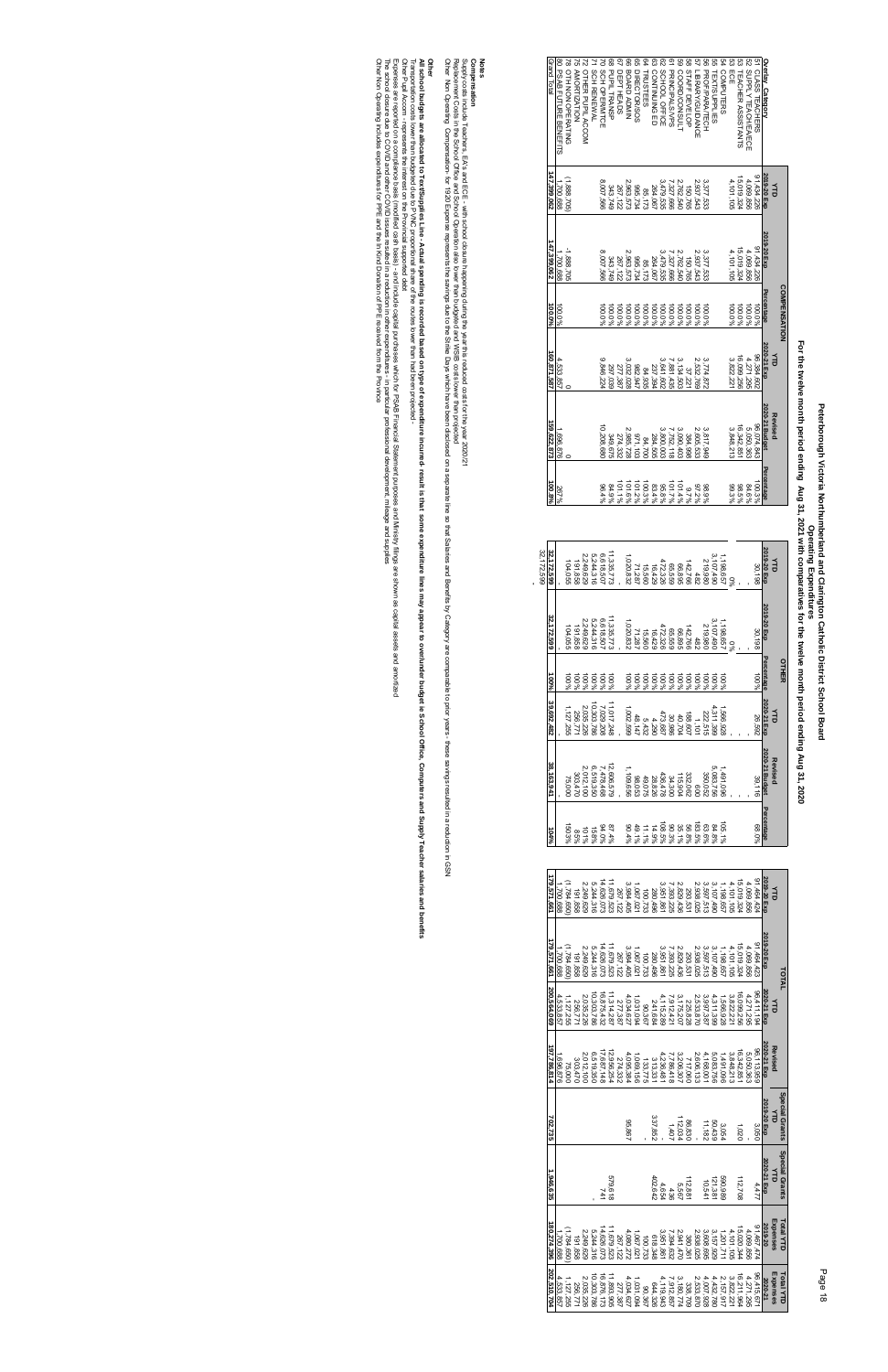#### October 22, 2021

#### **MEMORANDUM**

| TO: | Chairpersons and Directors of Education |
|-----|-----------------------------------------|
|-----|-----------------------------------------|

- All Catholic District School Boards
- **CC: CC: OCSTA Directors and Staff** Board Secretaries and Administrative Assistants
- **FROM:** Patrick J. Daly, President

#### **SUBJECT: Grants for Student Needs Consultation for 2022-2023**

On October 22, 2021, the Ministry of Education announced its annual Grants for Student Needs (GSN) consultation. We have attached the GSN Guide that provides boards with background information and specific questions the Ministry is seeking feedback on. The focus of this consultation is:

- Mental Health Supports
- Reducing Administrative Burden and Red Tape
- The Learning Opportunities Grant (LOG)
- Urban and Priority High Schools
- The New Teacher Induction Program (NTIP)

#### **Next Steps**

OCSTA will be developing a submission to reflect the needs and concerns of Catholic boards over the next month. This will then be used to guide our advocacy on the financial needs of boards. In order to assist us in this work, please provide me (pdaly@ocsta.on.ca) or Steve Andrews (sandrews@ocsta.on.ca) any feedback you may have on the issues raised in the Guide by **November 15th, 2021**.

Boards may also make direct submissions to the Ministry at: EDULABFINANCE@ontario.ca by **November 21, 2021**.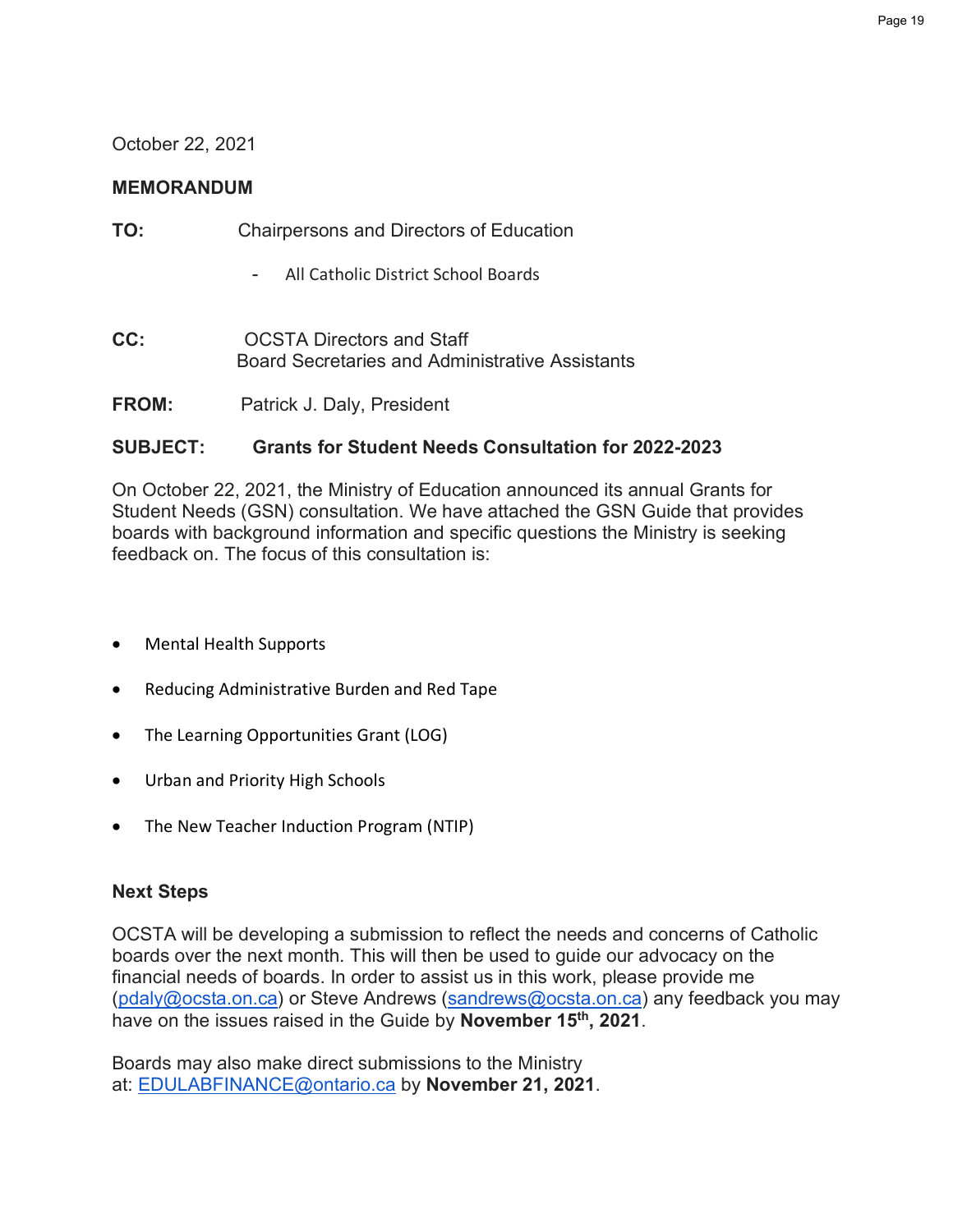If you have any questions please do not hesitate to contact me.

**MARIE PALOMBI Ontario Catholic School Trustees' Association 1804 – 20 Eglinton Avenue West Toronto, ON M4R 1K8 416-932-9460 Ext. 234 l Website: www.ocsta.on.ca**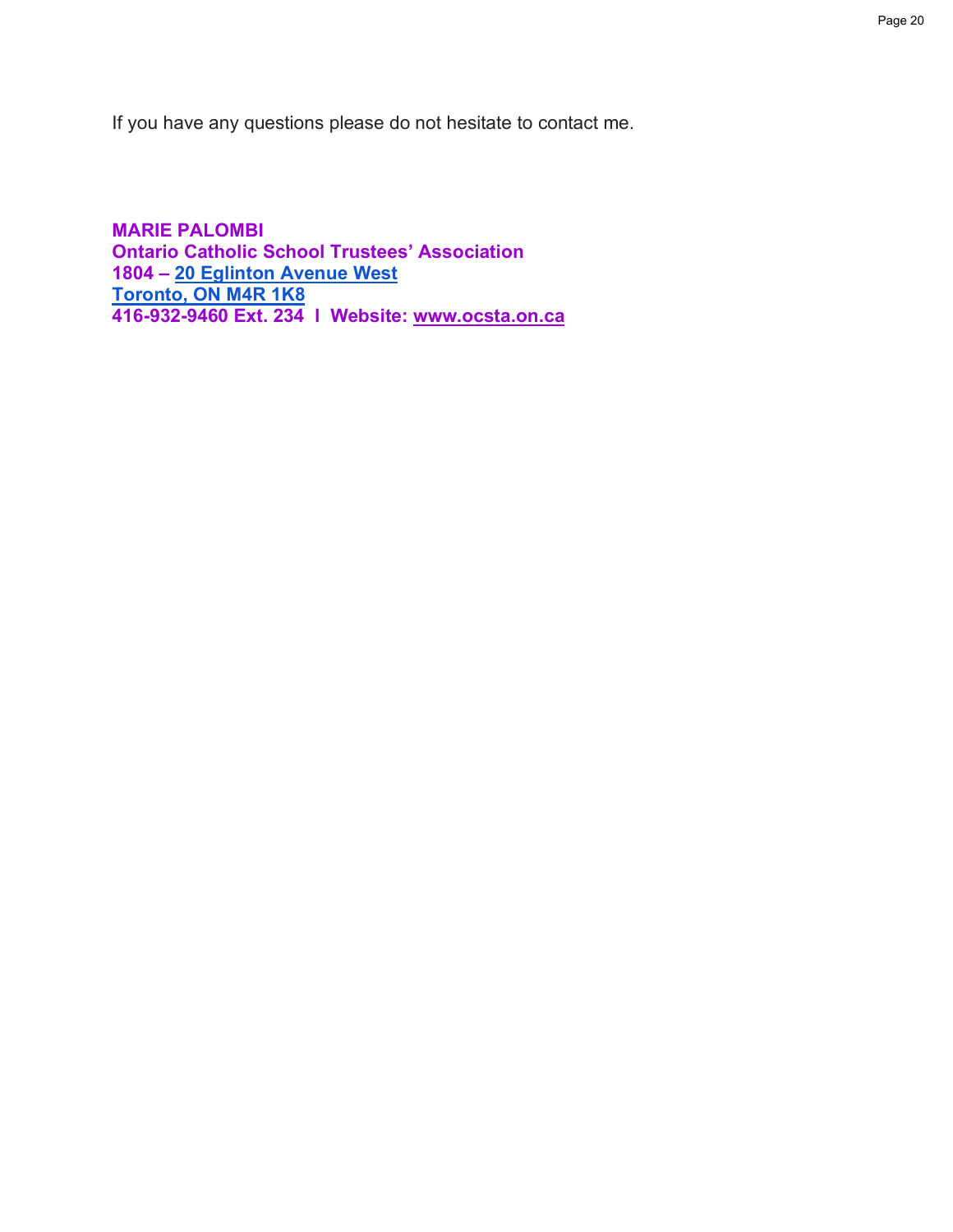## <span id="page-20-0"></span>2022-23 Education Funding Guide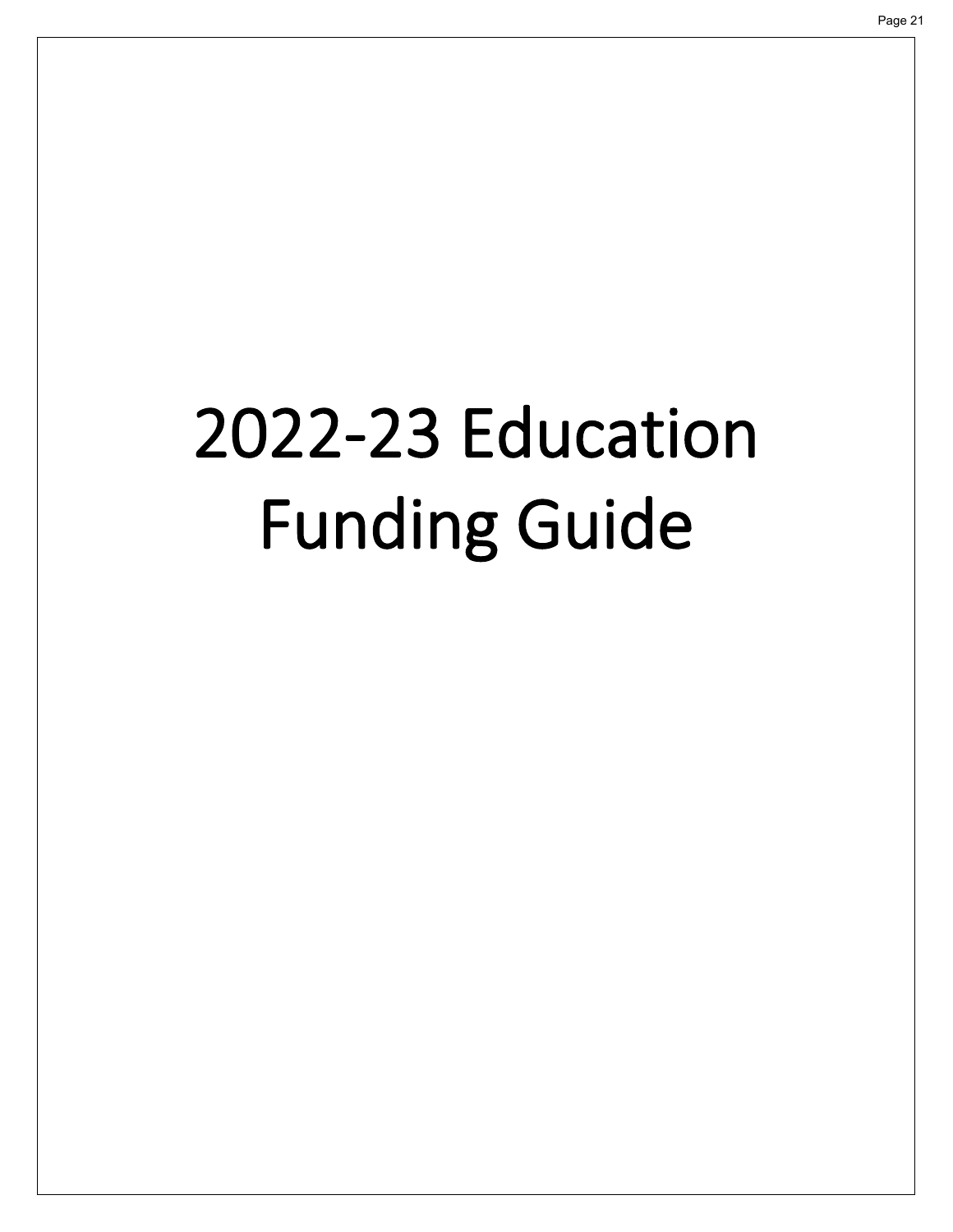#### **INTRODUCTION**

All students deserve to have every opportunity to reach their full potential and succeed personally and academically, with access to rich learning experiences that provide a strong foundation of confidence that continues throughout their lives. Schools should be safe and welcoming places where all students are provided the opportunity to gain the knowledge and skills they need to achieve success and follow their chosen pathways after graduation including work, college, apprenticeship or university. Educators and school/system leaders need to have the knowledge and skills to create conditions that better support and serve all students. Together with our renewed focus on achievement, equity and mental health and well-being, Ontario's publicly funded education system commits to addressing systemic barriers and combating racism and all forms of discrimination to foster an inclusive learning environment for all students and staff.

Since COVID-19 has emerged as an unprecedented public health issue, the government has been diligently monitoring the situation, including ongoing risks related to variants of concern and alignment with broader provincial guidance and direction. The ministry will continue to work with the Chief Medical Officer of Health and local public health units (PHUs) to assess key measures to inform and update provincial guidance and direction, as necessary.

While there is important progress being made in the delivery of vaccines, the health and safety of students and staff remains a top priority. In advance of the 2021-22 school year, the Ontario government announced more than \$1.6 billion in resources to protect schools against COVID-19 with a continued focus this school year on supporting the health, safety and well-being of students, families and staff.

As you are aware, this year's Grants for Student Needs (GSN) is projected to be \$25.6 billion – representing an increase in funding of \$561 million over the 2020-21 school year. This historic level of support reflects the third straight year it has increased under the current government. In addition, funding through the Priorities and Partnerships Fund (PPF) will include over \$288 million to fund approximately 150 initiatives that include a focus on strengthening math skills, access to mental health supports, anti-racism and support for children with disabilities.

[For more information about the current education funding model, please see the 2021-22](http://www.edu.gov.on.ca/eng/policyfunding/funding.html) Education Funding page of the Ministry of Education's website.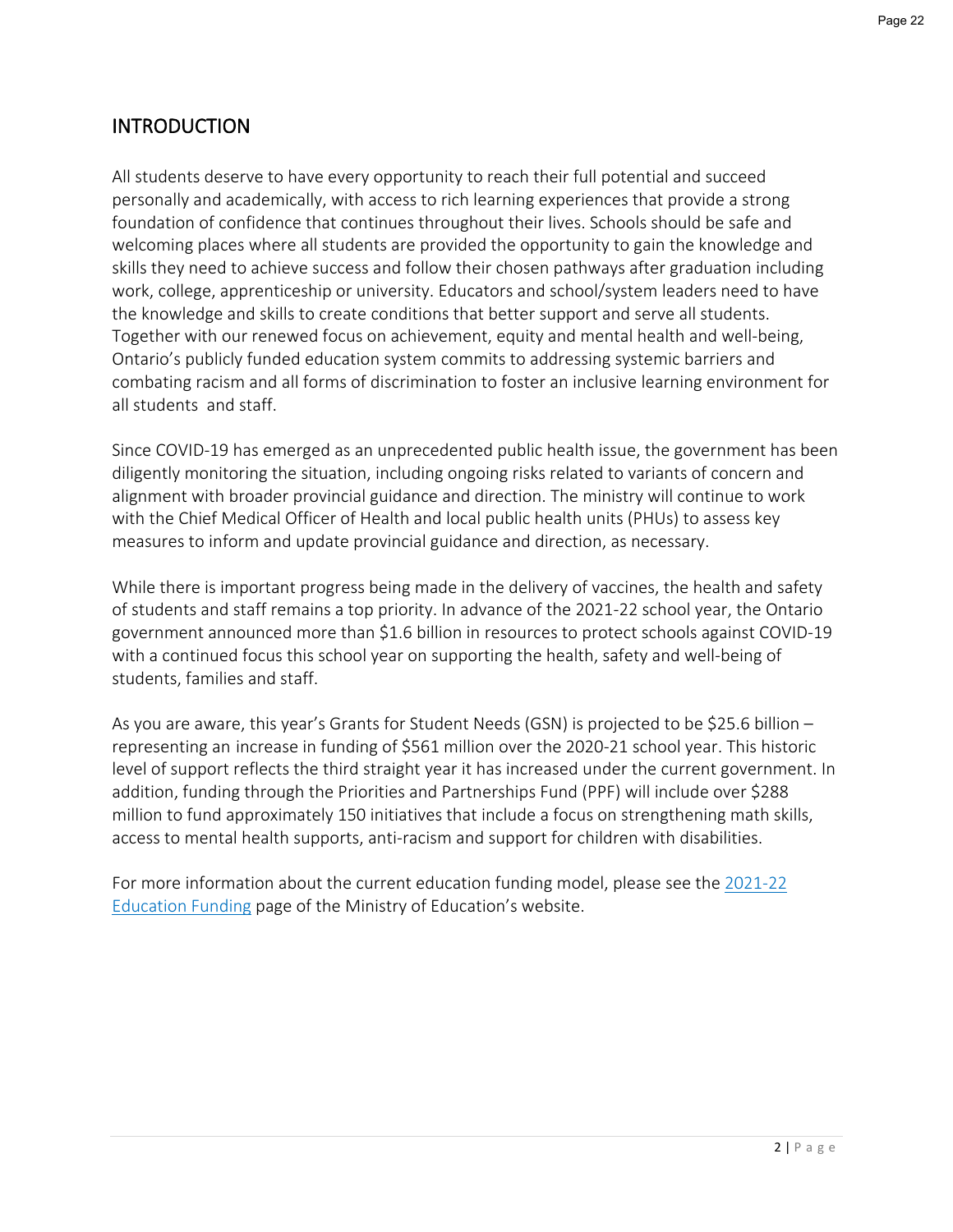#### ABOUT THIS CONSULTATION

As in previous years, the government remains committed to discussing education funding reform in Ontario, with education stakeholders through a consultation process that allows stakeholders to provide the benefit of their expertise, experience, and ideas. This year's guide focuses on:

- Mental Health Supports
- Reducing Administrative Burden and Red Tape
- The Learning Opportunities Grant (LOG)
- Urban and Priority High Schools
- The New Teacher Induction Program (NTIP)

You may also submit feedback on education funding topics not outlined in this guide.

To ensure your feedback is considered, please forward your electronic submission by Friday November 26, 2021 to: [EDULABFINANCE@ontario.ca.](mailto:EDULABFINANCE@ontario.ca) If your organization would benefit from a virtual meeting to provide feedback on this year's consultation, please submit a request to the ministry at this same email address, and the ministry would be pleased to arrange one. If you have questions about this consultation, please send them to the email address noted above.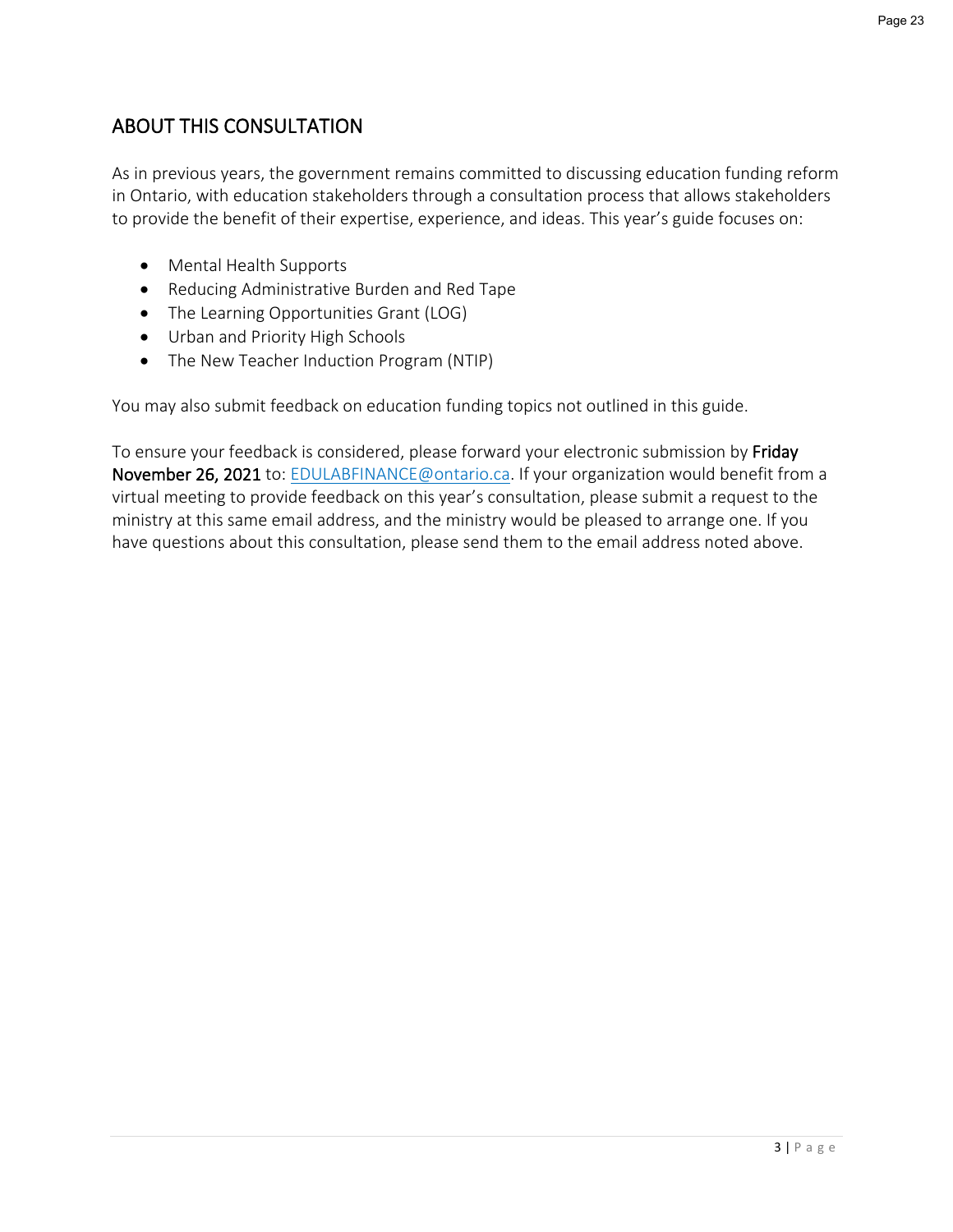#### MENTAL HEALTH SUPPORTS

The mental health and well-being of students continues to be an important priority for the Ministry of Education. The ministry has been working with school boards, community organizations, and across government to put in place a range of resources to support the mental health of all students, including access to service at all tiers of intervention across the system of care.

In addition, the ministry has made unprecedented investments to support student mental health and well-being since the beginning of the COVID-19 pandemic. To support student mental health priorities, including learning recovery and renewal, for the 2021-22 school year the ministry will be investing over \$80M in student mental health funding directly to school boards. This includes more than \$45M directed to student mental health in the GSN.

As the government continues to transform the way in which mental health services and supports are delivered provincially, schools are an important part of this comprehensive provincial integrated mental health and addictions system. Schools provide mental health promotion and prevention programing to help equip students with the knowledge and skills to care for their own mental health and make available early intervention high quality mental health and addiction services when students need them.

#### Considerations:

- 1. How are ministry supports helping school boards meet the mental health needs of their students?
- 2. What can the Ministry of Education, other ministries, school boards and other partner agencies do to better support the mental health needs of students?

#### REDUCING ADMINISTRATIVE BURDEN AND RED TAPE

The government continues on its path to eliminating burdensome, outdated and unnecessary regulation to help restore Ontario's competitiveness, retain high-quality jobs and attract investment.

To further support the ministry's efforts to streamline reporting while also reducing administrative burden for transfer payment recipients, for 2021-22 the ministry has transferred three PPF allocations into the GSN.

The ministry continues to look for ways of reducing administrative burden and aligning program implementation with ministry priorities, while ensuring strong accountability and value for money.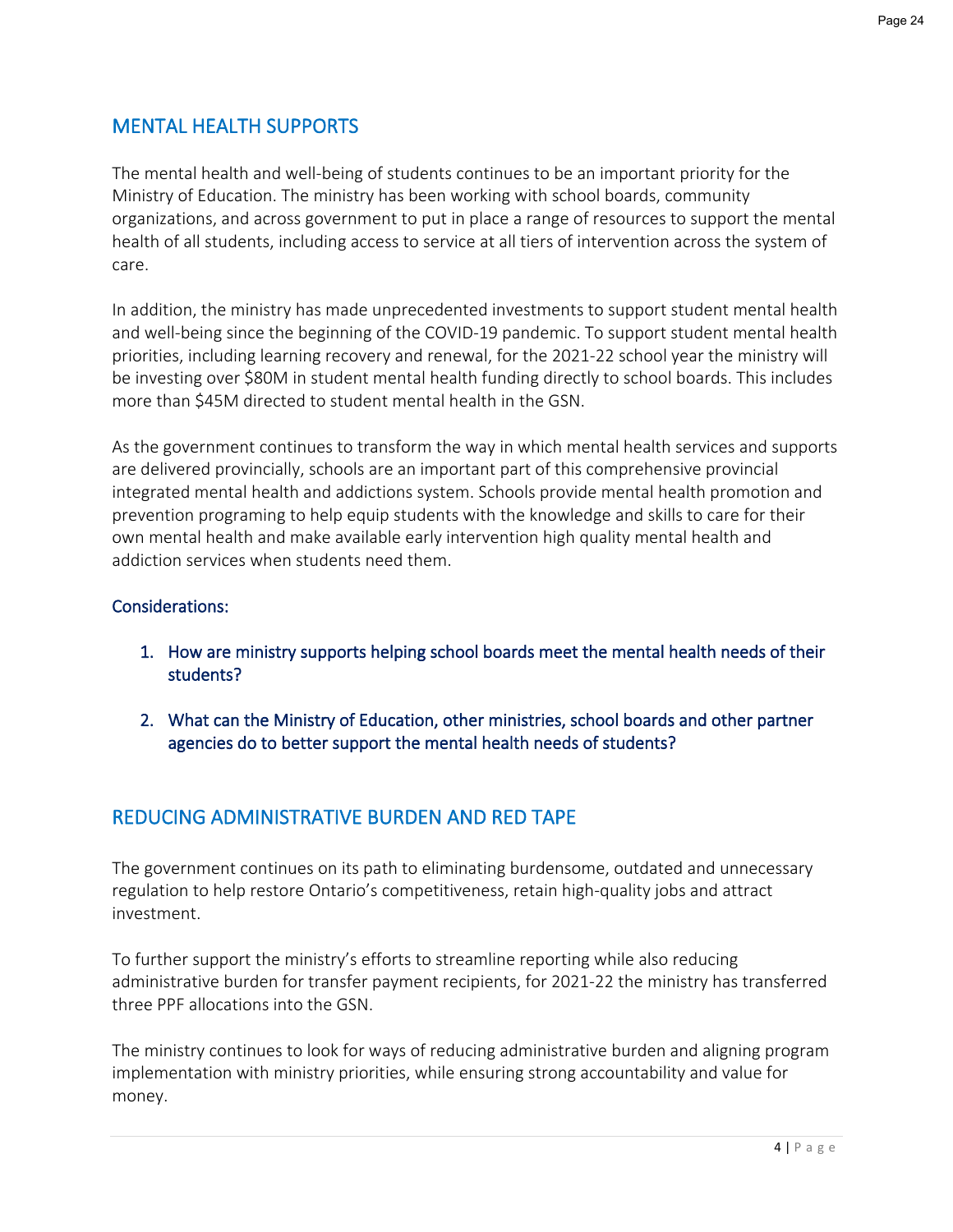#### Considerations:

- 1. What initiatives could support the reduction of red tape and administrative burden for the education sector?
- 2. Are there areas of overlap or duplication within the GSN (e.g., funding or reporting)? If so, what are they?

#### LEARNING OPPORTUNITIES GRANT

The LOG provides funding for a range of programs to help students who are at greater risk of poor academic achievement, including providing supports for de-streaming as well as learning recovery programming and supports that are responsive to the challenges that students are experiencing as a result of the COVID-19 pandemic.

The largest portion of LOG funding is flowed through the Demographic Allocation, which provides funding based on social and economic indicators derived from 2006 Statistics Canada's census data that are associated with students having a higher risk of academic difficulty. Indicators include low household income, low parental education, a one-parent household and recent arrival in Canada. This allocation supports school boards in offering a wide range of programs tailored to the local needs of their students.

While the LOG and several other allocations within the GSN still rely on 2006 Census data and socio-economic indicators, the ministry continues to review the impacts of updating the census information for the upcoming school year and beyond. Any updates to the census data would require a redistribution of funding between school boards in recognition of increasing needs.

#### Considerations:

- 1. Given that the 2021 census is nearing completion, what is the best way to integrate updated census information into the GSN?
- 2. Should the Demographic Component of the LOG be focused on a specific outcome(s)? If so, what are they?

#### URBAN AND PRIORITY HIGH SCHOOLS

The ministry recognizes the personal and academic challenges that hinder students learning, achievement and full participation in school. The Urban and Priority High Schools Allocation within the GSN provides funding to 12 school boards with schools in urban areas that face challenges such as students experiencing poverty, conflict with the law, academic achievement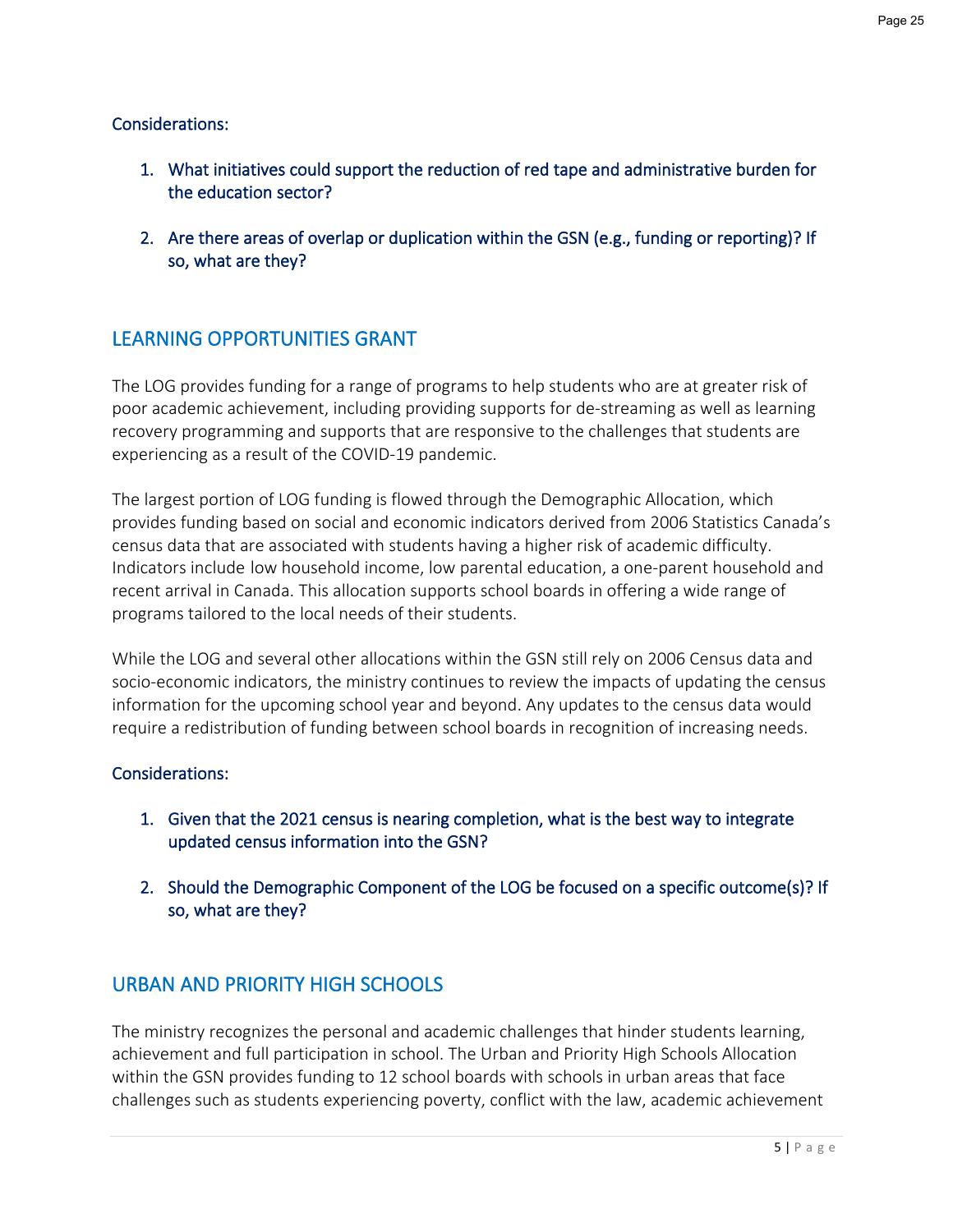issues, and lack of access to community resources. School boards are required to spend these funds on programs and initiatives that support at-risk students in ministry-approved secondary schools.

Schools work with community partners to develop annual action plans to create supportive conditions necessary for learning, including socio-emotional and academic supports, a safe environment, and opportunities aimed at increasing engagement, student well-being and academic achievement.

#### Considerations:

- 1. Should the school board list be updated to respond to changing demographics and growth within school boards? If so, what factors should be considered in updating the school board list?
- 2. How can the ministry ensure that the funding allocation is spent on supports for the most academically challenged at-risk students?

#### NEW TEACHER INDUCTION PROGRAM

The NTIP Allocation is designed to support the growth and professional development of new teachers in the publicly funded education system. The NTIP provides professional support to help new teachers develop the requisite skills and knowledge to be effective as teachers in Ontario.

In addition to the NTIP induction elements, new permanent hires are evaluated twice within their first 12 months of employment through the Teacher Performance Appraisal process.

School boards will receive funding for the NTIP Allocation that is the lesser of the following:

• \$50,000 per school board plus \$1,058.52 multiplied by the number of teachers on Rows 0, 1, and 2 of a school board's previous year's Teacher Qualifications and Experience Grid

OR

a school board's eligible current year's expenditure for NTIP